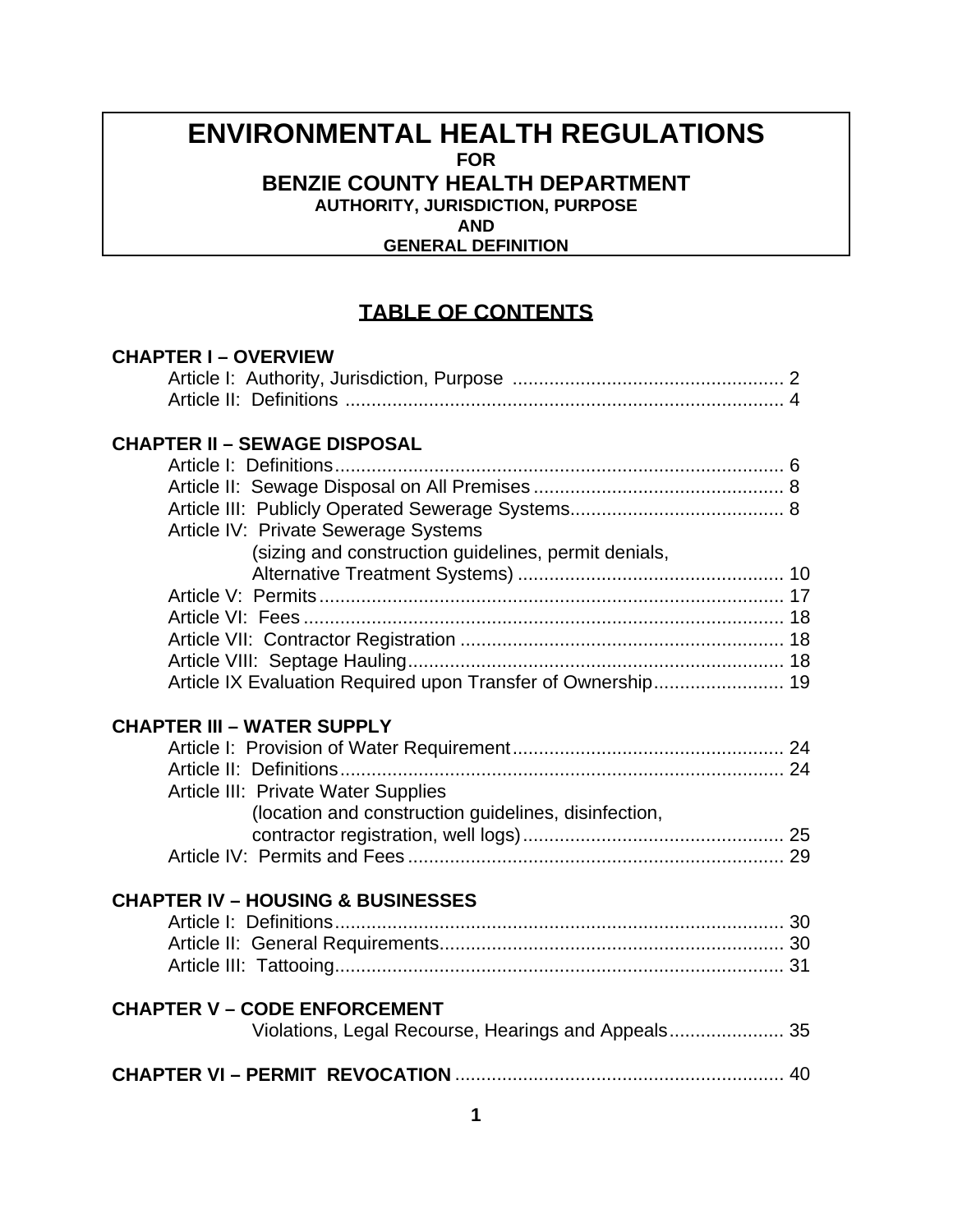## **CHAPTER I - OVERVIEW ARTICLE I – AUTHORITY, JURISDICTION, PURPOSE**

#### Section 1.110 **AUTHORITY**

 By virtue of the power invested in the Committees of the Grand Traverse, Leelanau, and Benzie County Board of Commissioners under 1978 PA 368: MCLA 333.1101 et seq.; MSA 14.15 et seq., as amended, there are hereby provided and adopted the following regulations, rules and ordinance for the protection of the public health, safety and welfare, to prevent the spread of disease, to prevent sources of contamination of property, the public health and the environment, and to otherwise properly safeguard the public health and to implement or carry out the duties or functions vested by law for such purposes, and to regulate sewage and sewage disposal, water supplies, and the sanitation of habitable buildings, dwellings and land, and also to provide for permits for contractors installing sewage disposal or installing or servicing wells, and to provide for notice and regulation of septic systems not in conformance with standards required by law, regulation or ordinance in the County of Benzie, State of Michigan, and to provide for remedies, fines and penalties for violation of such regulations, rules or ordinances. Further, these regulations are adopted by virtue of the duties imposed by the Michigan Environmental Protection Act, 1970 P.A. 127; MCLA 691.1201-7;MSA 14.528(201)-(207) and its successor statutes and to prevent or minimize degradation of the environment and the public trust therein as it relates to public health.

#### Section 1.120 JURISDICTION

 The Health Department shall have jurisdiction throughout Benzie County, including cities, villages and townships in the administration and the enforcement of the minimum standards, including all minimum standards or amendments hereafter adopted otherwise specifically stated. Nothing herein contained shall be construed to restrict or abrogate the authority of any municipality, or incorporated city, village or township in Benzie County to adopt more restrictive standards, or to enforce any existing ordinances or standards relating to the regulations, control, or issuance of licenses or the renewal of revocation thereof or the right to charge and collect a fee therefore, provided, that whenever inspection relating to health or sanitation is required, no such municipality shall issue a license without first having obtained written approval from the health officer indicating compliance with the requirements of the Minimum Standards and provided, further, that all existing ordinances or standards shall not be in conflict with these regulations.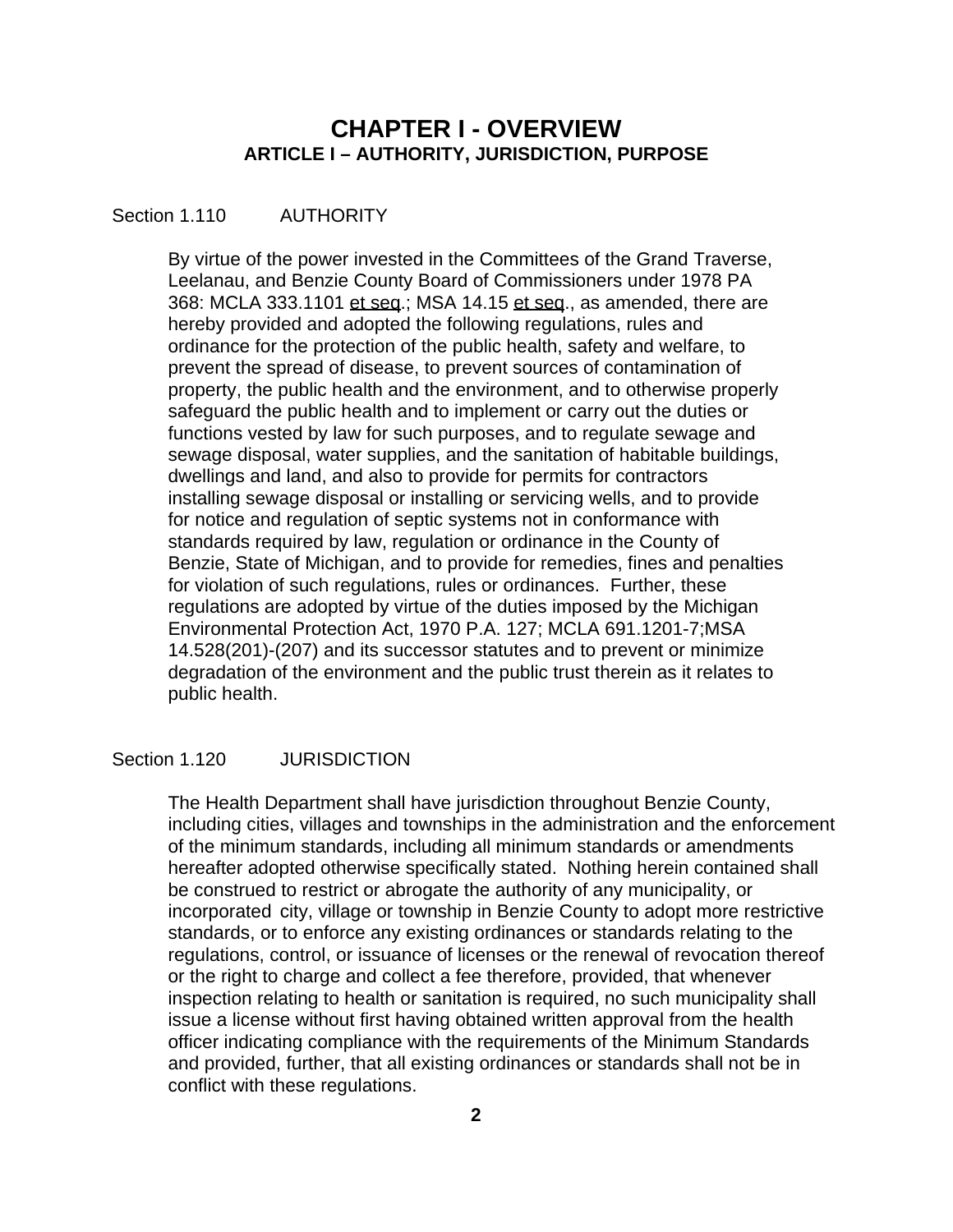## Section 1.130 PURPOSE

 The purpose of this sanitary code and its regulations is to protect the public health, safety and welfare, including preventing the spread of disease, sources of contamination of property, surface waters and ground waters, the public health and the environment; this purpose includes the implementation for carrying out of duties and functions vested in the Health Department by law; further, but not by way of limitation, this purpose includes the regulation of sewage and sewage disposal, water supplies, sanitation of habitable buildings, dwellings and property for protecting surface and ground water, drinking water and the environment from improper or malfunctioning sewage disposal facilities, systems and devices and from sewage or related liquids and wastes; finally, the purpose includes preventing or minimizing degradation of the environment as it relates to public health.

#### Section 1.140

 These Minimum Standards are supplemental to the rules and regulations duly enacted by the Michigan Department of Public Health, and are supplemental to the laws of the State of Michigan relating to the public health or contamination of environment, and shall supersede all local minimum standards heretofore enacted and inconsistent herewith.

#### Section 1.150

 These Minimum Standards and all regulations added or amended hereto shall become effective in Benzie County on January 1, 1964, after the approval by the majority vote of the individual Boards of Commissioners of the Benzie County, and shall be effective on the date of any amendments in accordance with law, including the Amendment of January 1, 1972 and the Amendment of December 31, 1989. Any county within the Department District may adopt these regulations, and upon such adoption or approval by the County Board of Commissioners these regulations shall have full force and effect in such county even though not adopted by any other county within the District, pursuant to 1978 Public Act 368; MCLA 333.1101 et seq.; MSA 14.15 et seq. These regulations shall take effect on December 31, 1989.

## Section 1.160 SEVERABILITY

 The provisions of this code are hereby declared to be severable and if any clause, sentence, word, section or provision is declared void or unenforceable for any reason by a court of competent jurisdiction, the remaining portions of said code shall remain in full force and effect.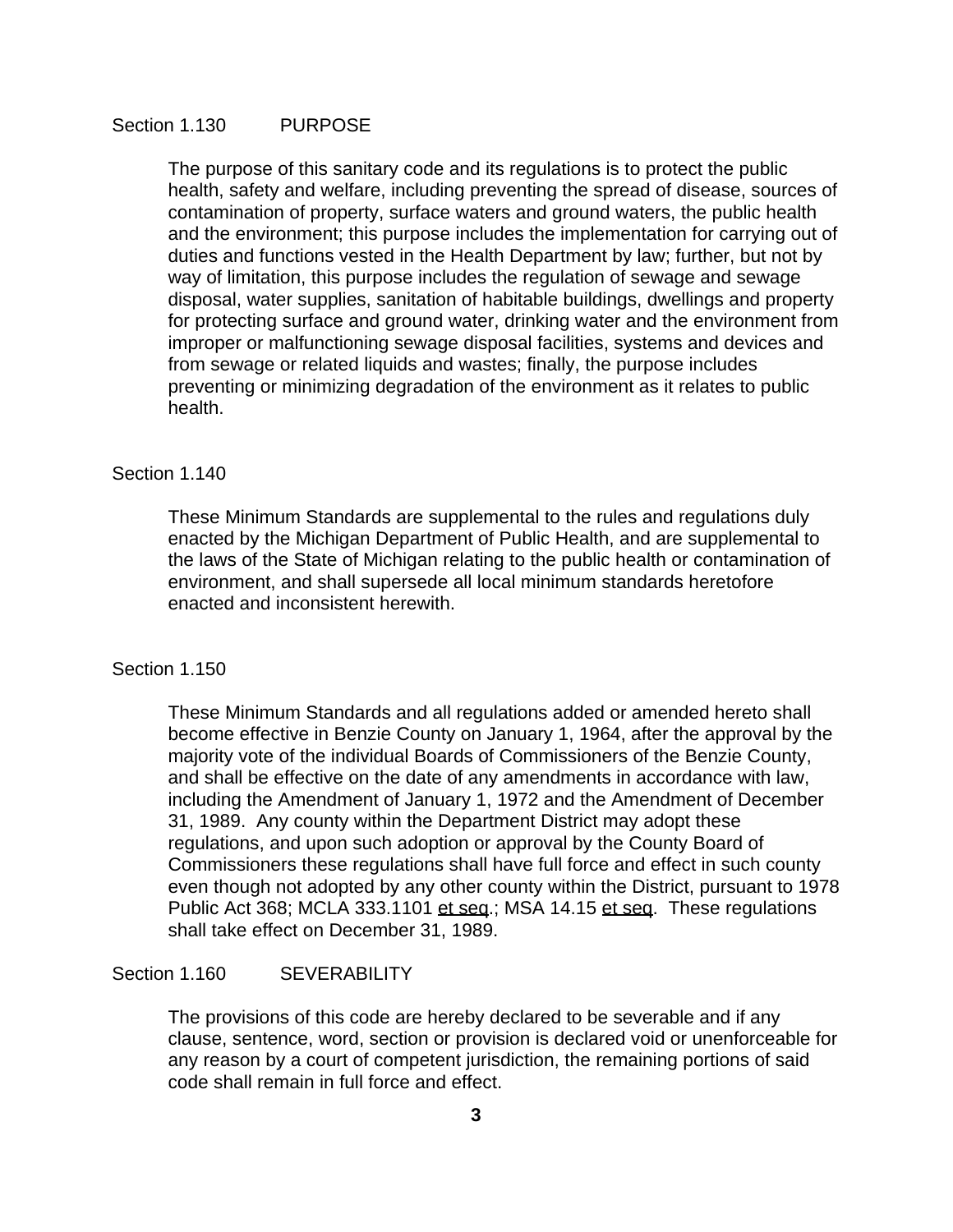## **ARTICLE II - DEFINITIONS**

#### Section 1.200 DEFINITIONS

 When not inconsistent with the context, words used in the present tense include the future, words used in the singular number include the plural, and words in the plural include the singular number. The word "shall" is always mandatory and not merely directional. Words and terms not defined herein shall be interpreted in the manner of their common usage.

#### Section 1.210 WORDS AND TERMS

 The following words and terms used in the Sanitary Code Regulating Sewage Disposal, Water Supplies, and Sanitation of Habitable Buildings in Benzie County, Michigan, unless otherwise expressly stated shall have the following meaning:

#### Section 1.220 BOARD OF HEALTH

 The term "Board of Health" shall mean the Board of Health of the Benzie-Leelanau District Health Department.

#### Section 1.230 DWELLING

 The term "dwelling" shall mean any building, structure, tent, shelter, trailer, or vehicle or portion thereof, which is occupied, will be occupied, or was heretofore occupied in whole or part as home, residence, living or sleeping, or other gathering place designed or used by one or more human beings either permanently or transiently, or occupied in whole or in part as a business wherein one or more human beings is engaged in commercial or industrial activities on either a permanent or temporary basis.

#### Section 1.240 HABITABLE BUILDING

 The term "habitable building" shall mean any structure where persons reside, are employed or congregate.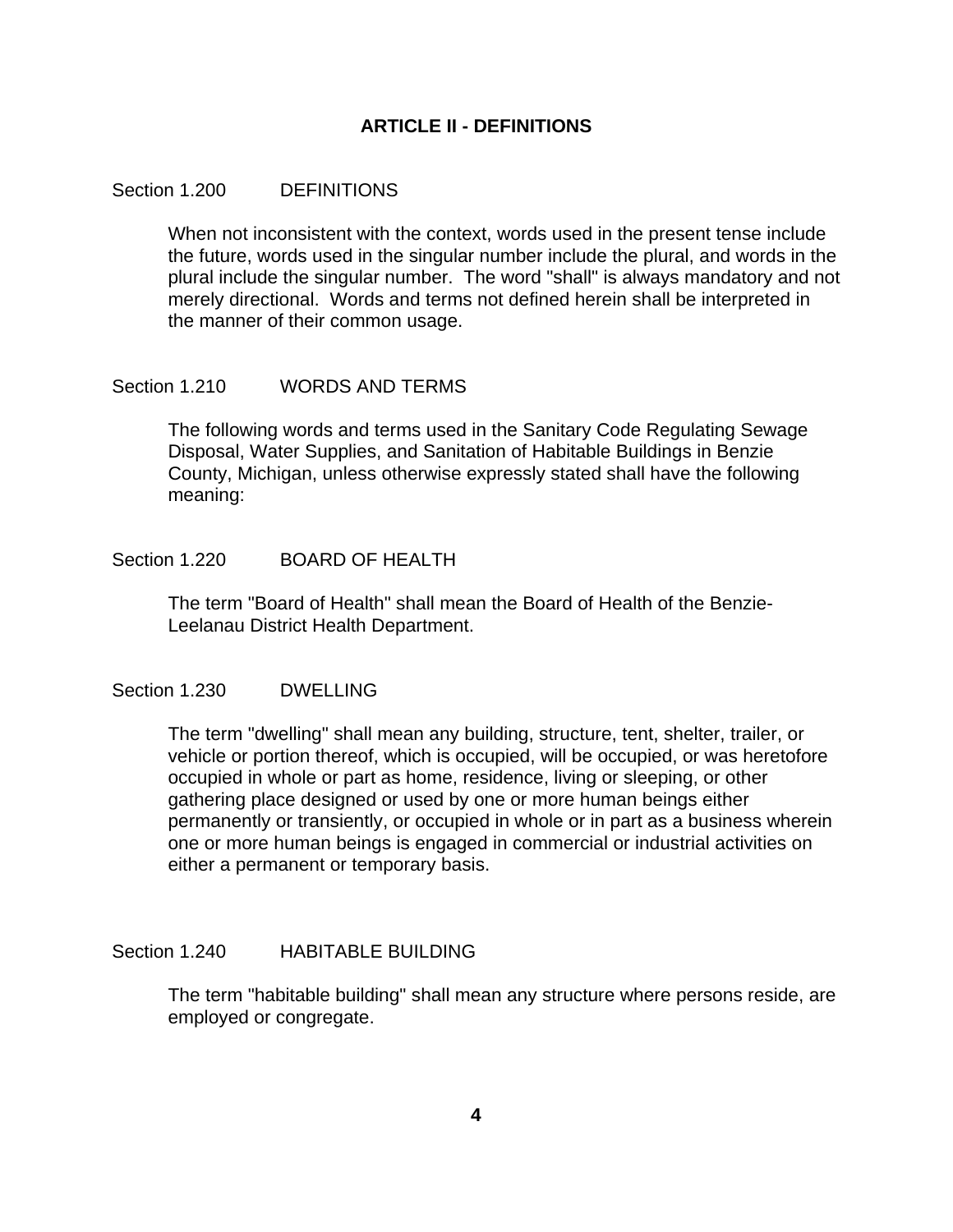#### Section 1.250 HEALTH DEPARTMENT

 The term "Health Department" shall mean the Benzie-Leelanau District Health Department.

#### Section 1.260 HEALTH OFFICER

 The term "Health Officer" shall mean the director or the acting director or his duly authorized representative of the Benzie-Leelanau District Health Department or their successors or a designee of the Health Officer.

#### Section 1.270 MUNICIPALITY

 The term "Municipality" shall mean any incorporated city, village, or township within the county of Benzie.

## Section 1.280 PERSON

 The term "person" shall mean any individual, firm, partnership, party, corporation, company, society, association, or other legal entity.

## Section 1.290 PREMISE

 "Premise" shall mean any tract of land, or portion thereof, or combination of tracts of land under single or common ownership, operation or control, on which is located a dwelling, structure, water well or septic tank, drains, drain field, underground tank or pipes or similar appurtenances containing sewage or other contaminants or combination thereof.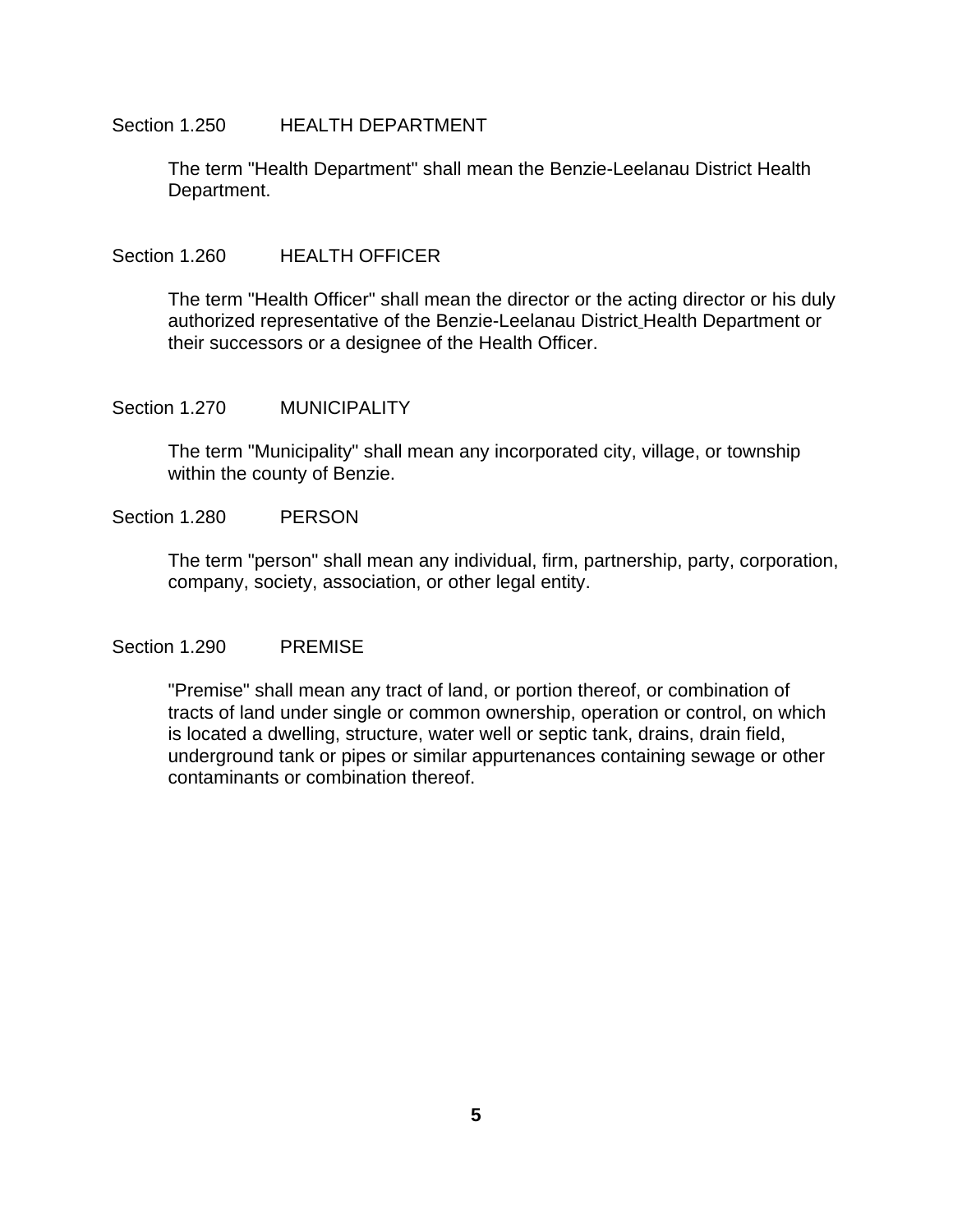## **CHAPTER II – SEWAGE DISPOSAL ARTICLE I – DEFINITIONS**

### Section 2.100 SEWAGE

 "Sewage" shall mean the liquid and waste, or combination thereof, from all habitable buildings, dwellings, and commercial or industrial establishments, and shall include human excreta and waste or other hazardous, toxic, or chemical waste pollutants or contaminants from sinks, lavatories, bathtubs, showers, laundries, drains or other conduits or method of collecting, carrying, storage, enclosing, decomposing, and disposing of waste of an organic or inorganic nature, singularly or in any combination thereof.

#### Section 2.110 SEWAGE DISPOSAL FACILITIES

 "Sewage Disposal Facilities" shall mean a sanitary privy, flush toilet, septic tank, drain, sub-surface disposal absorption system, or other similar toilet device or method used in the collection, storage, enclosure, decomposing and/or disposal of sewage, human excreta or other waste including but not limited to hazardous, toxic, or chemical wastes or other pollutants or contaminants, singularly or in combination with sewage or human excreta. "Sewage Disposal Facilities" shall include all similar contrivances used in the collection, storage, enclosing, decomposing and disposal of sewage or such other waste whether specifically enumerated herein or not; however, the term shall not include a solid waste disposal facility or hazardous waste disposal facility that has been approved pursuant to 1978 P.A. 641; MCLA 299.501-.551; MSA 13.30(1)-(51); or 1979 P.A. 64; MCLA 299.401-.437; MSA 12.29(1)-(37).

#### Section 2.120 SEWER

A "sewer" is a conduit for carrying sewage.

## Section 2.130 SEWAGE SYSTEM

 A "sewage system" is composed of the sewage collection system and the sewage disposal facilities.

Section 2.140 SEPTIC TANK

 A "septic tank" shall mean a watertight tank or receptacle of sufficient size and constructed of concrete or other approved non-corrodible material and used for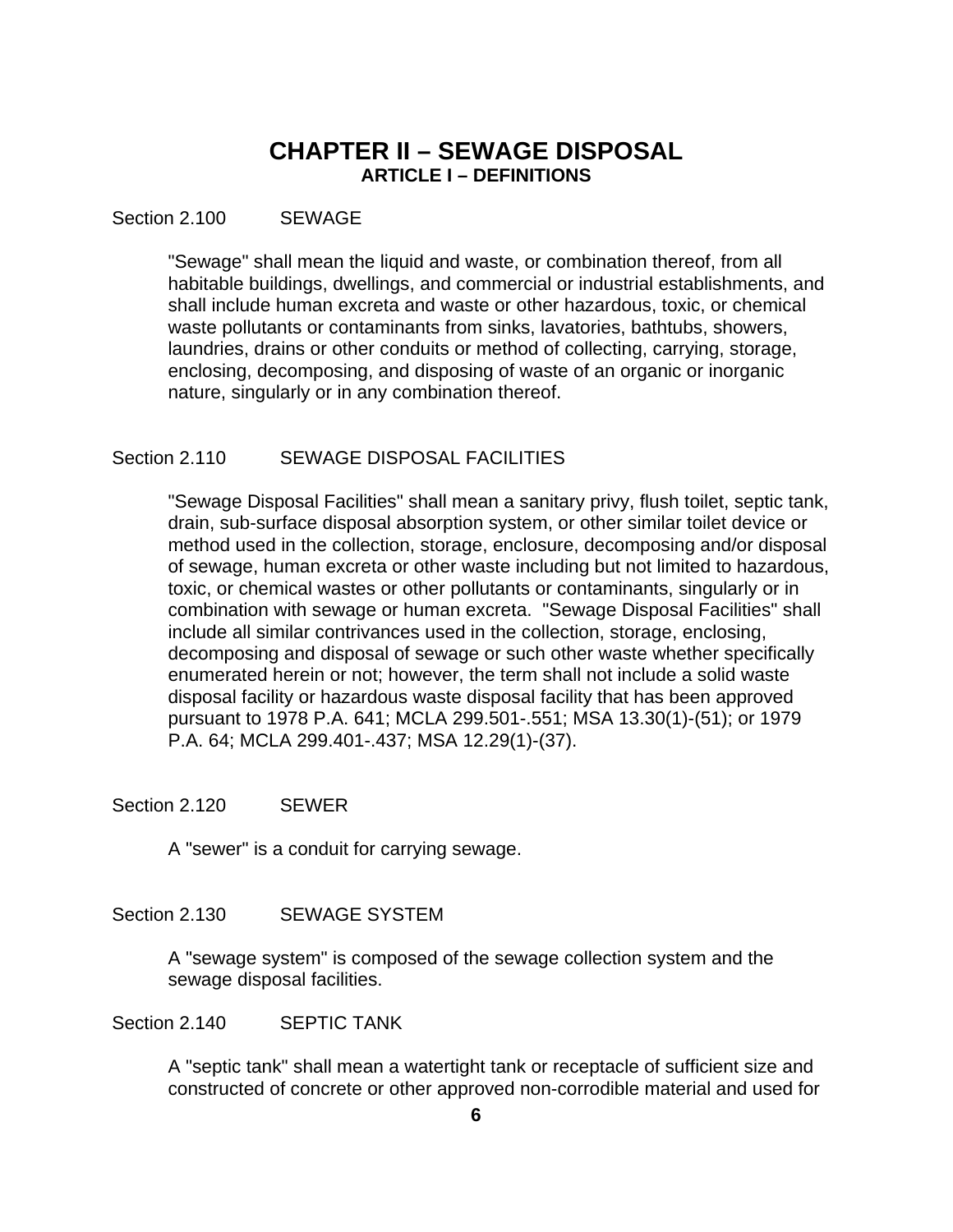the purpose of receiving sewage and to provide for the separation of substantial portions of the suspended solids in such sewage and for the partial treatment by bacterial action on the solids so separated.

## Section 2.150 DOSING TANK

 A "dosing tank" is a water tight tank or receptacle used for the purpose of retaining the overflow or effluent from a septic tank, pending the automatic discharge of such effluent to a selected point.

#### Section 2.160 AUTOMATIC SIPHON

 An "automatic siphon" is a mechanical device which will automatically cause a liquid entering a receptacle to be retained until a predetermined water level has been attained after which such liquid is automatically released from the receptacle until a second predetermined level has been reached, at which time the flow from such receptacle ceases until the liquid level has again been attained.

## Section 2.170 SUB-SURFACE DISPOSAL FIELD

 A "sub-surface disposal field" shall mean a system for distributing septic tank effluent beneath the ground surface by means of a line or a series of branch lines of drain tile or other methods of distribution as approved by the Health Officer so as to allow the effluent to be absorbed by the surrounding soil.

## Section 2.180 FLUSH TOILETS

 A "flush toilet" shall mean a type of closet or plumbing device containing a portion of water which receives human excreta and is so designed as by a means of a flush of water to discharge the contents of the receptacle into a sewage system.

## Section 2.190 OTHER TOILET AND SEPTIC DEVICES

 "Other toilet and septic devices" shall mean privies, septic toilet, chemical toilet or closet, holding tanks, or other similar devices used for the collection, storage, disposal of sewage or other wastes as defined in the Code and Regulations.

## **ARTICLE II – SEWAGE DISPOSAL ON ALL PREMISES**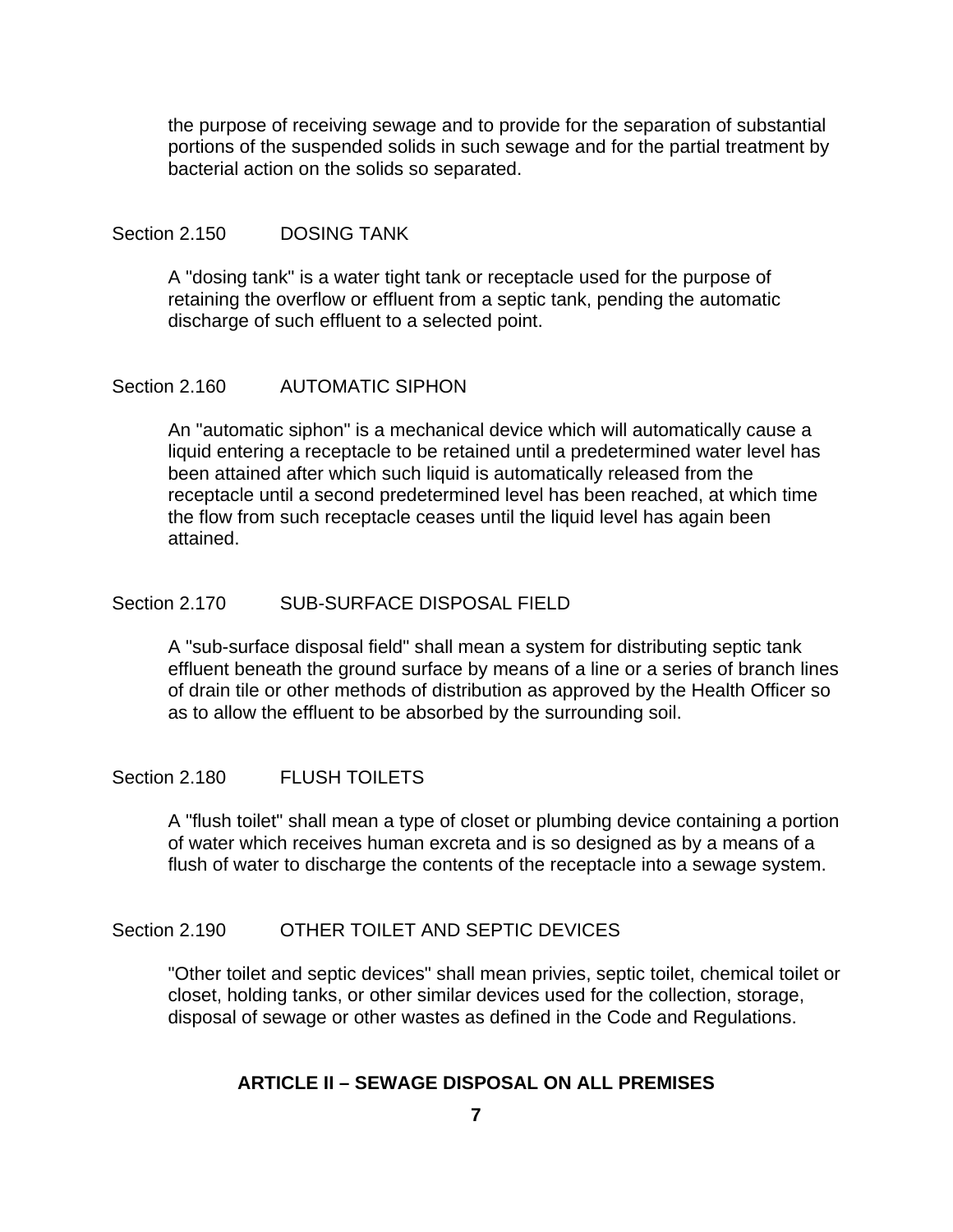#### Section 2.200

 It shall be unlawful for any reason to occupy, or permit to be occupied, any premises which are not equipped with adequate facilities for the disposal in a sanitary manner as prescribed.

Section 2.210

 All privies and other toilet devices shall be constructed and maintained in accordance with state law and regulations.

## **ARTICLE III – PUBLICLY OPERATED SEWERAGE SYSTEMS**

## Section 2.300 SEWAGE FLOWING IN A PUBLIC DITCH

 Whenever the health officer shall determine that sewage is flowing or is being discharged from the outlet of any private drain into any public drainage system so as to create a public health hazard, he shall notify in writing the person or persons owning, leasing or residing on such premises from which such sewage originates to connect such sewage flow to a sewage system which meets these minimum standards. If at the end of 30 days after such written notice has been served on the owner, lessee, or resident, the sewage system has not been brought into compliance with these minimum standards, the health officer with the approval of the Benzie County Drain Commissioner shall cause the outlet of such a drain carrying sewage to be plugged until such time as the sources of the sewage have been eliminated, or the sewage system meets these minimum standards.

## Section 2.310 PRIVIES WHERE MUNICIPAL SEWERAGE SYSTEM IS PROVIDED

 No privy shall hereafter be constructed on, or moved to any premises where the service of a publicly operated sewerage system is available. All privies on premises connected to a publicly operated sewerage system shall be removed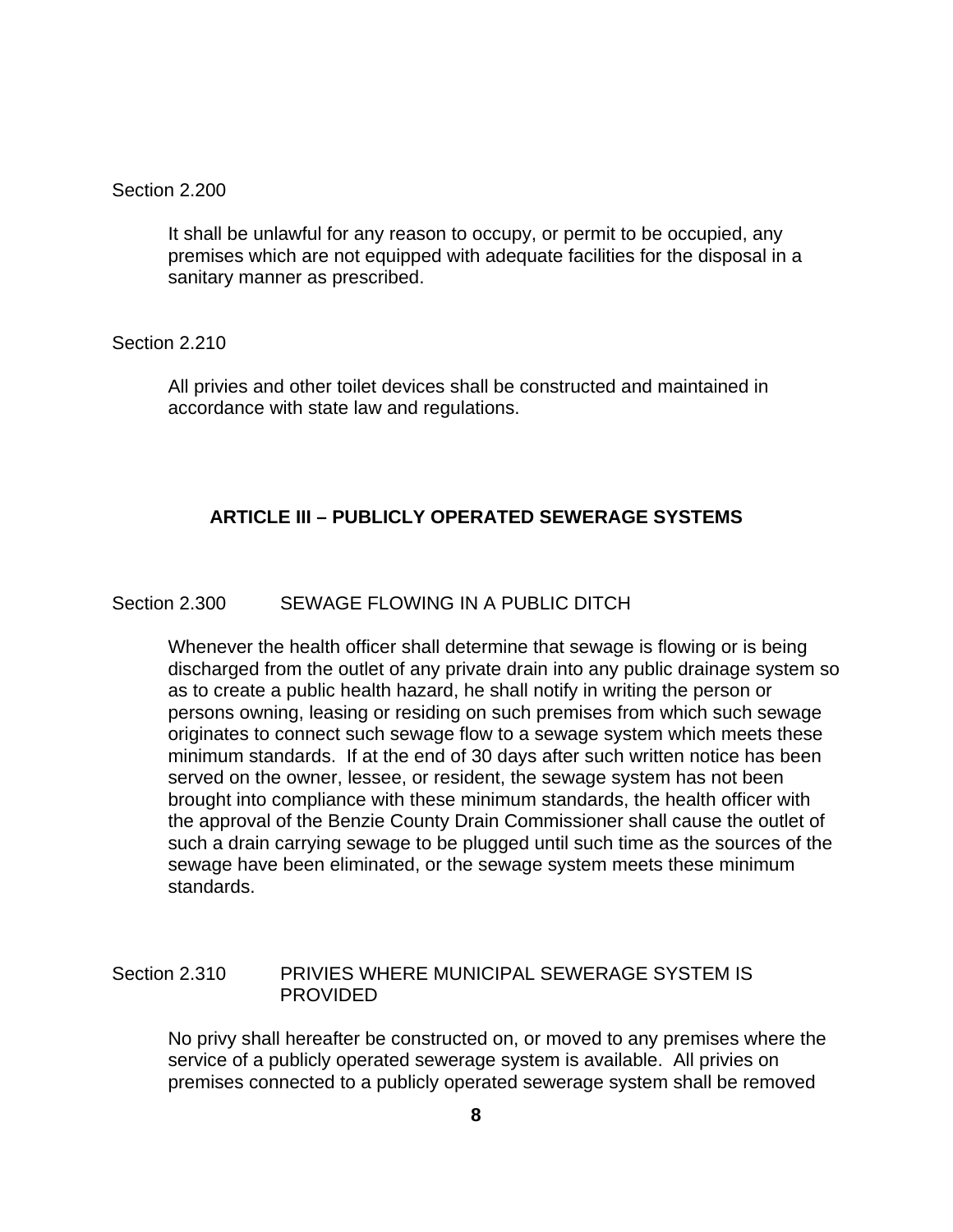from over the vault when said connection is made. The privy vault shall then be covered with at least twelve inches of compacted earth, and the building rendered unusable as a toilet facility. All other sewage disposal facilities replaced by connection to a publicly operated sewerage system shall be abandoned in such a manner as to prevent any nuisance or menace to the public health.

## Section 2.320 OTHER SEWAGE DISPOSAL FACILITIES WHERE A MUNICIPAL SEWERAGE SYSTEM IS PROVIDED

 All flush toilets, lavatories, sinks, bathtubs, showers, and laundry drains hereafter constructed on a premise where the service of a publicly operated sewerage system is available shall be connected with said publicly operated system. When any existing sewage disposal facility serving any premises where a publicly operated sewerage system is available and required by law, or 1978 P.A. 368; MCLA 333.12752-8; MSA 14.15(12752-8) is found to be in violation of any provision or standard of these Regulations, or of any other applicable health or contamination laws, ordinances or regulations, the owner or occupier of the premises shall connect to said publicly operated sewage system within sixty (60) days after receipt of written notice of such violation from the health officer. In the event that such correction is not made within the sixty (60) day period, then the health officer or Health Department, or their duly authorized representative, is hereby authorized to seek court enforcement for injunctive relief, fines, civil penalties or damages as authorized by this Sanitary Code or as authorized by other health or contamination laws, ordinances or regulations.

 When an owner of the premises receives such written notice provided in this section, the owner shall furnish written notice of such fact to any prospective purchaser of the premises after receipt of written notice from the health officer up until the date that the corrections are completed and certified by a health officer.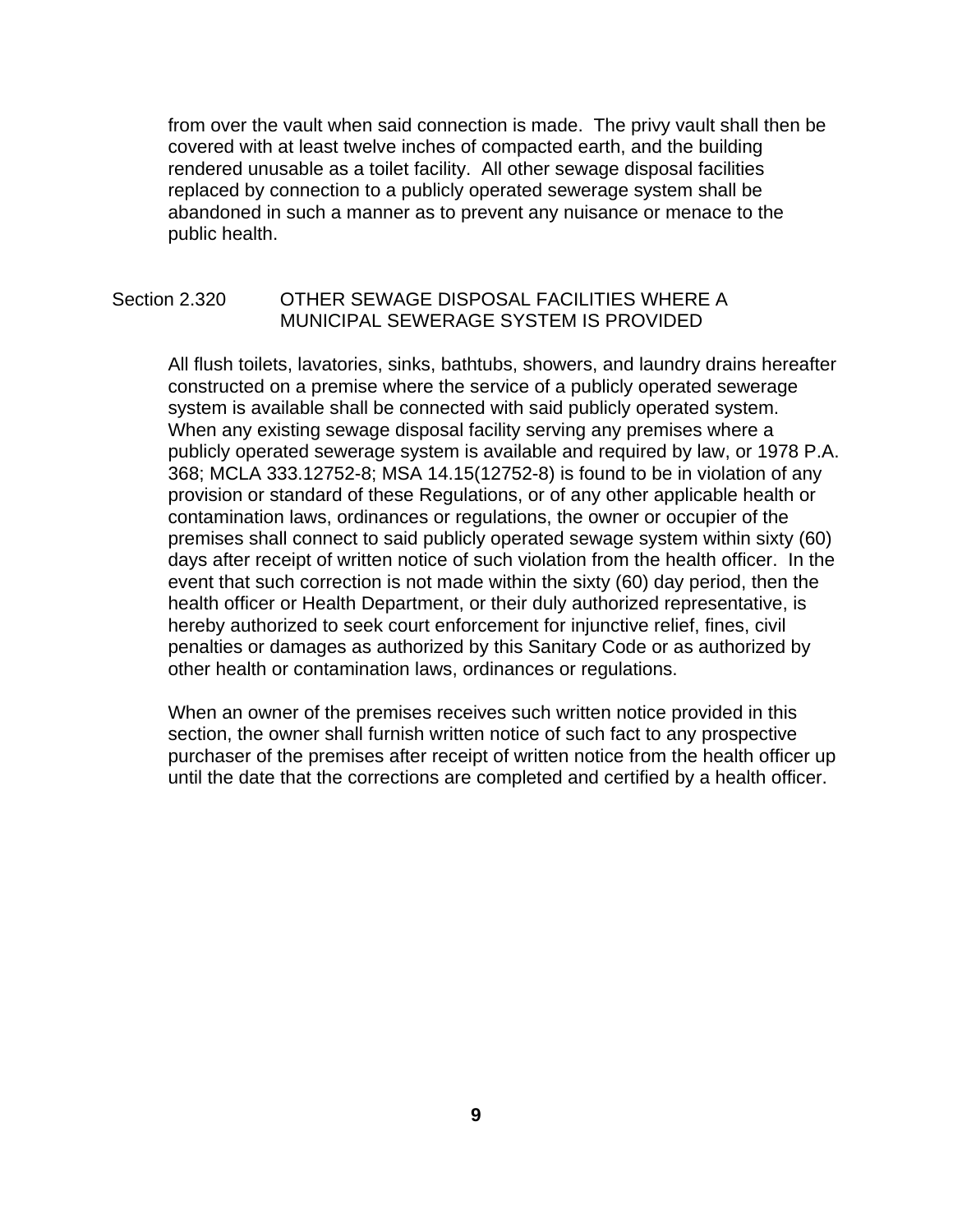## **ARTICLE IV – DISPOSAL OF WATER CARRIED SEWAGE ON PREMISES WHERE A PUBLICLY OPERATED SEWERAGE SYSTEM IS NOT AVAILABLE**

## Section 2.400 GENERAL REQUIREMENTS

 All flush toilets, lavatories, bathtubs, showers, laundry drains, sinks, and any other similar fixtures or devices to be used to conduct or receive water carried sewage shall be connected to a septic tank or some other device in compliance with these minimum standards and the Michigan Department of Public Health regulations and finally disposed of in a manner in compliance with these minimum standards and the Michigan Department of Public Health regulations and any other applicable law ordinance, or regulations.

 Provided that any such facilities existing at the time these standards are adopted, which in the opinion of the health officer may become a nuisance or menace to the public health shall be connected to a septic tank or other approved device and finally disposed of in a manner in compliance with these standards and the Michigan Department of Public Health requirements. Footing drains, roof water, and any other similar waste not defined as sewage shall not be connected into the sewage disposal system.

## Section 2.410 SEWAGE DISCHARGE

 Under no condition may sewage, the overflow of a septic system, or any other waste be permitted to discharge to any land, surface water, or ground water or thing other than to an approved sewage disposal facility or municipal sewerage system in accordance with law or the regulations set forth in this code.

## Section 2.411 TYPE AND LOCATION

 No unexposed sewers or pipe used to conduct untreated sewage from a dwelling or habitable building shall be located closer than 10 feet from the nearest unprotected water suction line, well casing, spring structure or other potable water source. When such unexposed pipe or sewer is closer than 50 feet from any unprotected water suction line, well casing, spring structure, or other potable water source, such sewer line shall be constructed of extra heavy cast iron pipe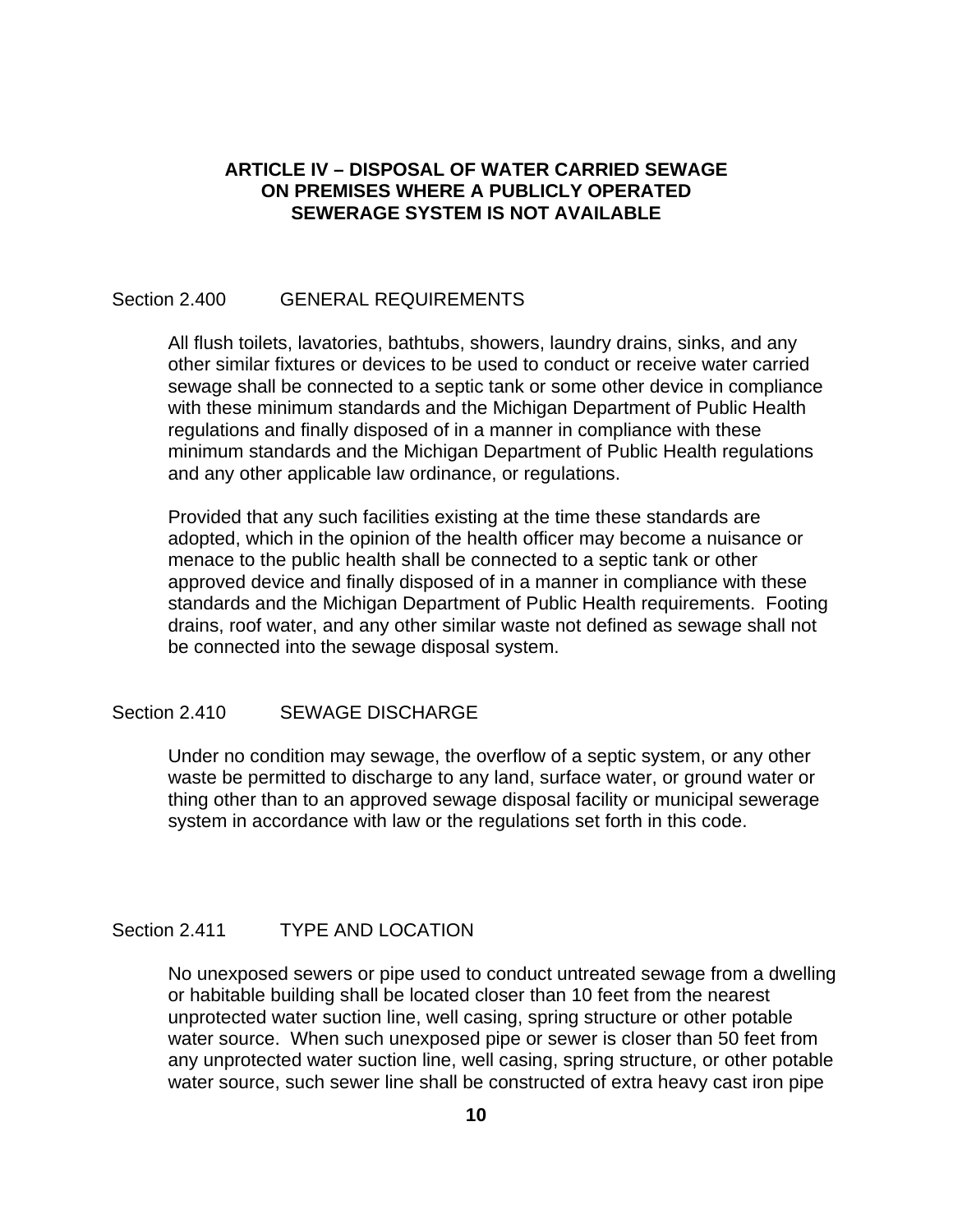with leaded and caulked joints, tested for water tightness or cast iron pipe with watertight joints, or other pipe of equal quality approved by the health officer. Where any such pipe or sewer is located inside or beneath a habitable building or dwelling or within five feet outside the inner face of such building foundation wall such sewer pipe shall be constructed of such material as described above.

#### Section 2.412 SIZE

Such pipes or sewers shall have a minimum diameter of 3 inches or larger.

## Section 2.413 GRADE

 Sewers shall be laid at such a grade as to maintain a sewage flow velocity of not less than two feet per second when flowing full. Sewers three to six inches in diameter shall have a grade of not less than twelve inches per 100 feet or one inch per eight feet of sewer pipe.

Section 2.430 SEPTIC TANKS

#### Section 2.431 LOCATION

Septic tanks shall be located at least:

- A. 50 feet from any potable water supply, well, spring, or unprotected suction line (75 feet from Type II and III wells).
- B. A minimum isolation distance of 50 feet shall be maintained from any lake, pond, creek, or other surface water flooding or its highest flood plain elevation.
- C. No septic tank shall be located closer than 5 feet to any footing or foundation wall.
- D. No septic tank shall be located closer than 10 feet to any lot line.
- E. No septic tank shall be placed where it is inaccessible for cleaning or inspection, nor shall any structure be placed over any septic tank rendering it inaccessible for cleaning or inspection.

#### Section 2.432 MATERIALS AND CONSTRUCTION

 Septic tanks shall be of watertight construction and of material not subject to decay or corrosion. Concrete block or bricks at least eight inches in thickness may be used in septic tank construction. Cinder blocks shall not be approved for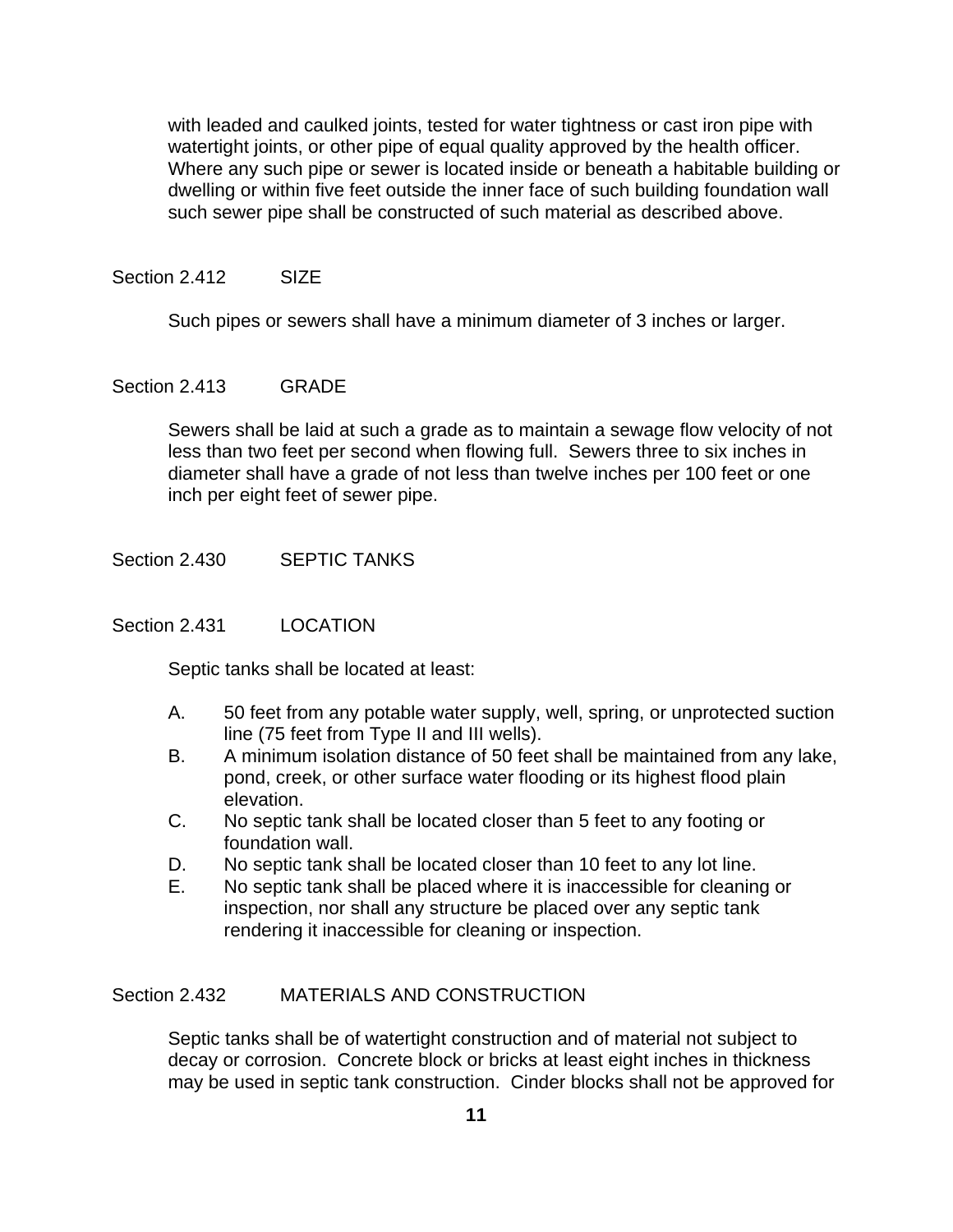septic construction. Septic tanks shall be provided with one or more suitable openings with watertight cover to permit cleaning and inspection. All septic tanks with a lid(s) depth of greater than 24 inches to finished grade shall have a watertight riser located above that lid(s) that terminates within six inches of finished grade. The outlet from such tank shall be equipped with a sanitary tee to prevent the escape of floating or settled solids. The inlet shall be designed to permit gasses collected above the liquid level to pass through the inlet and out the vent pipe serving the sewers leading into the septic tank. The center of the inlet shall be held a minimum of two inches above the center of the outlet.

## Section 2.433 CAPACITY

 The following capacity septic tanks shall be required except in the opinion of the health officer where increased capacities may be required. Multiple septic tanks or multiple compartment septic tanks shall be required. When a multiple compartmented septic tank is installed the first compartment shall have not less than one-half, nor more that two third the total capacity.

- A. Two-bedroom dwelling 1000 gallons (with garbage grinder - 1000 gallons)
- B. Three-bedroom dwelling 1200 gallons (with garbage grinder - 1600 gallons)
- C. Four-bedroom dwelling 1600 gallons (with garbage grinder - 2000 gallons)
- D. Five bedrooms or greater will require special computation by the health officer to determine the size of tank to be installed.
- E. A commercial establishment, industry, or semi-public establishment will also require special computation by the health officer to determine the size of the tank to be installed.

#### Section 2.440 DOSING TANK

 The health officer may require that dosing tanks be provided with automatic siphons or pumps of a type approved by the Michigan Department of Public Health be used on installations where the daily flow rate is 2000 gallons per day or more.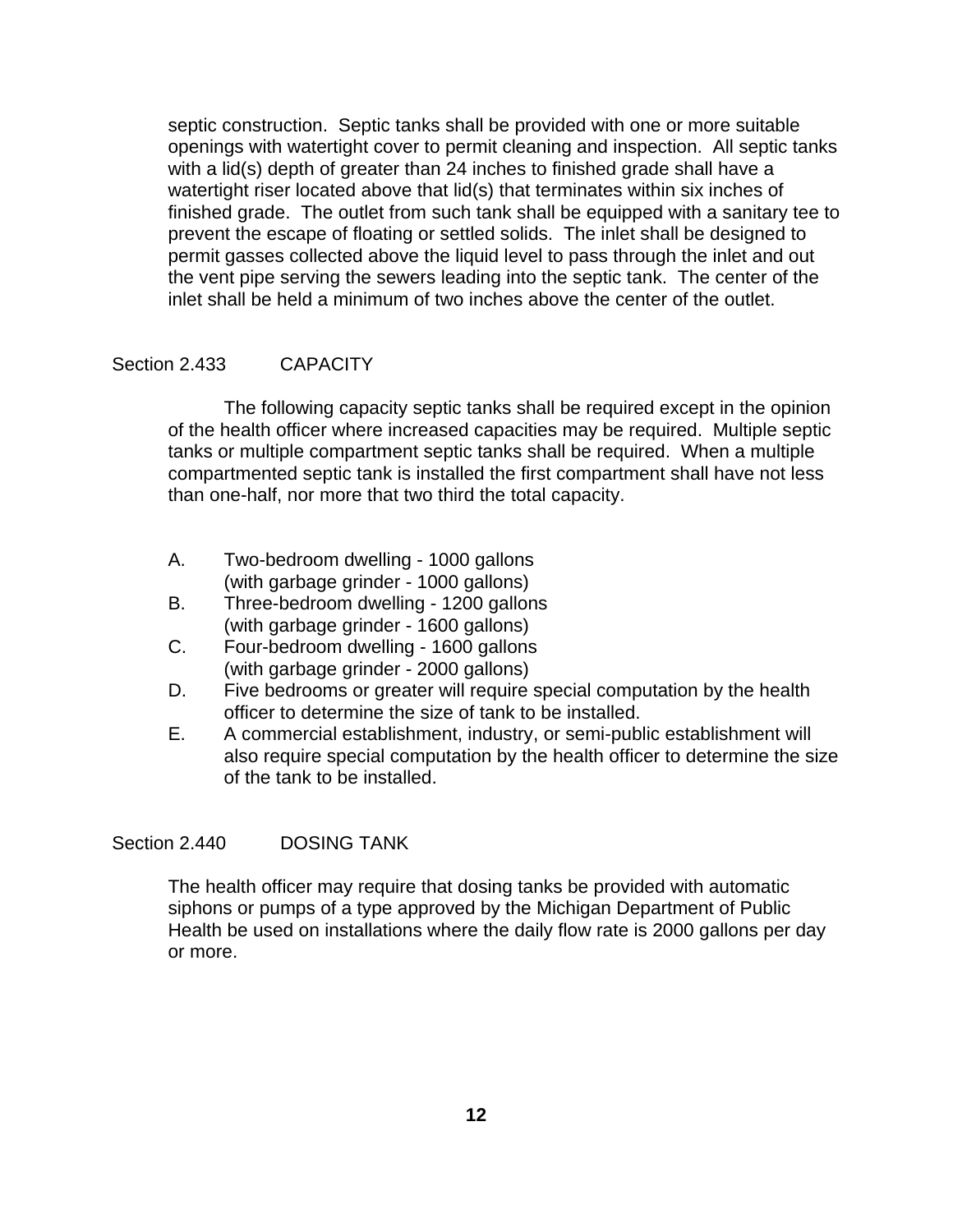#### Section 2.450 SUB-SURFACE DISPOSAL SYSTEM

- A. Location-same as for septic tanks (Sec. 2.431)
- B. No system shall be located closer than 10 feet to any footing or foundation wall.
- C. The bottom of the disposal system shall not be over 42 inches below the finished grade and not less than 4 feet above the maximum high water table.

#### Section 2.451 SIZE

 Sub-surface disposal system lines shall have a diameter of not less than four inches, or in the case of pressure distribution, 1-1/2 inches.

## Section 2.452 QUALITY

 Sub-surface disposal system lines shall be constructed from perforated plastic tile or other equivalent material as approved by the Michigan Department of Public Health and/or the health officer.

### Section 2.453 DEPTH, SLOPE, AND LENGTH OF LINES

 The top of the sub-surface distribution lines shall not be less than 12 inches nor more than 30 inches below the finished grade. Slopes of the distribution lines shall be not more than 1-1/4 inch per 50 feet. Length of any one lateral line shall not exceed 75 feet.

#### Section 2.454 HEADERS

 The watertight header shall be constructed from solid plastic tile or such other material as approved by the Michigan Department of Public Health and/or the health officer. Headers shall be set true and level so as to afford an even distribution of all septic tank effluent throughout the sub-surface disposal area.

#### Section 2.455 FILTER MATERIAL

 Sub-surface disposal system lines for distributing septic tank effluent for direct soil absorption shall be laid over at least six inches of clean and/or washed stone from one-half to one and one-half inches in size. A total minimum depth of 12 inches filter material is required.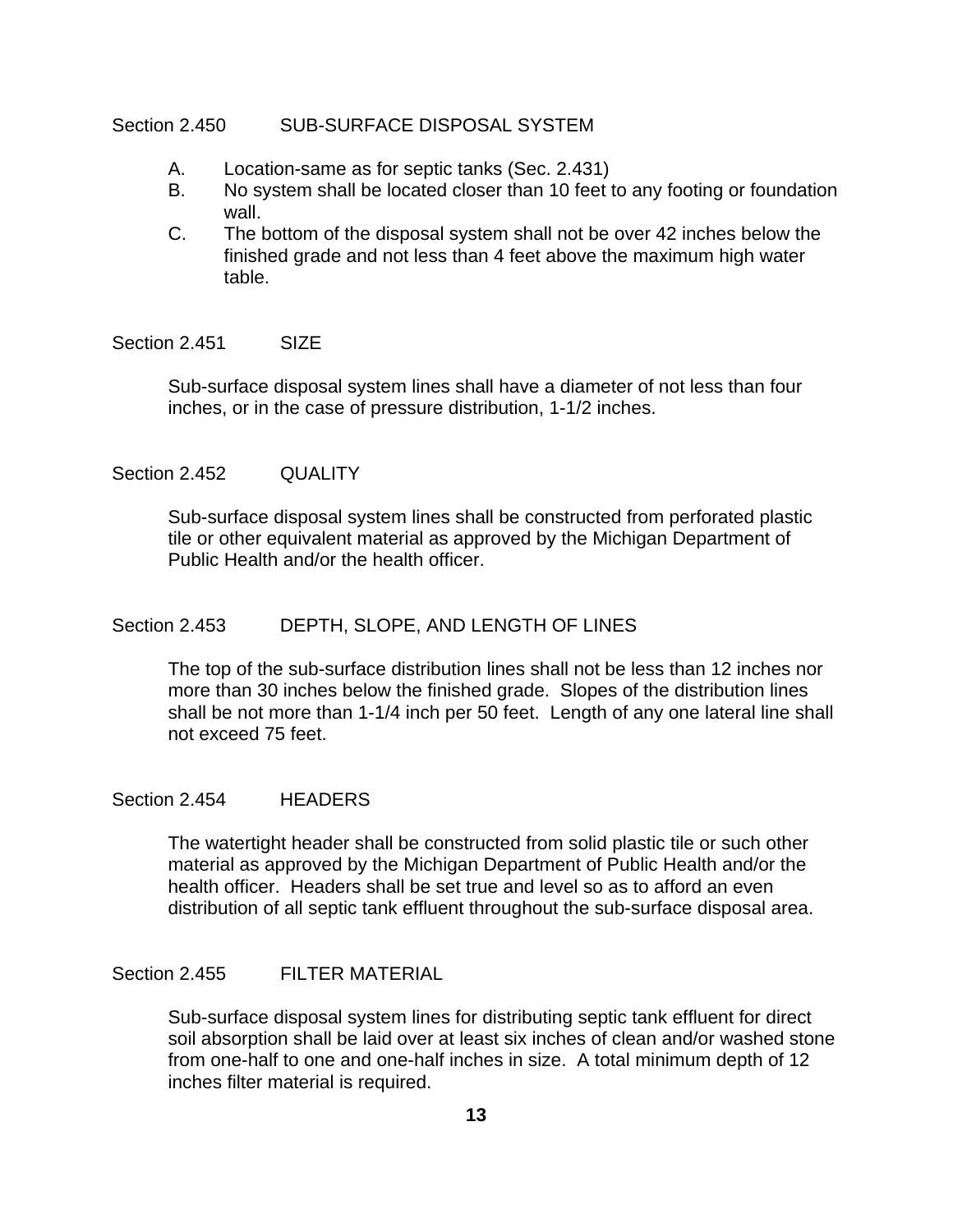#### Section 2.456 TRENCH CONSTRUCTION

 Trenches shall not be less than 24 inches nor greater than 48 inches wide at the bottom. The use of trenches as a means of sewage disposal shall be at the discretion of the health officer.

#### Section 2.457 SUB-SURFACE DISPOSAL SYSTEM

 The minimum sub-surface disposal system area is depended upon average daily volume of septic tank effluent and the type of natural soils present in the proposed disposal area. The following minimum sizing shall be used except where in the opinion of the health officer a variation in sizing is necessary:

| Soil                             | Minimum disposal area per single family residence |              |              |
|----------------------------------|---------------------------------------------------|--------------|--------------|
|                                  | 2bdrm/less                                        | 3bdrm/less   | 4bdrm/less   |
| Coarse sand<br>or gravel         | 450 sq ft                                         | $600$ sq ft  | 750 sq ft    |
| Medium sand                      | $600$ sq ft                                       | 750 sq ft    | 900 sq ft    |
| Fine sand and<br>Loamy sand      | 750 sq ft                                         | 900 sq ft    | 1050 sq ft   |
| Sand Loam                        | 900 sq ft                                         | 1050 sq ft   | 1200 sq ft   |
| Loam and Sand<br>Clay Loam       | 1050 sq ft                                        | 1200 sq ft   | 1350 sq ft   |
| Clay, Clay Loam<br>and Silt Loam | not suitable                                      | not suitable | not suitable |

#### Section 2.458 PERMIT DENIAL

 A permit to install an on-site sewage disposal system may be denied for any of the following reasons:

- a. Where an impervious layer of hard pan is encountered at less than four feet from the natural ground surface. (See exception in 2.458 [G.])
- b. Where the known high ground water table is encountered within four feet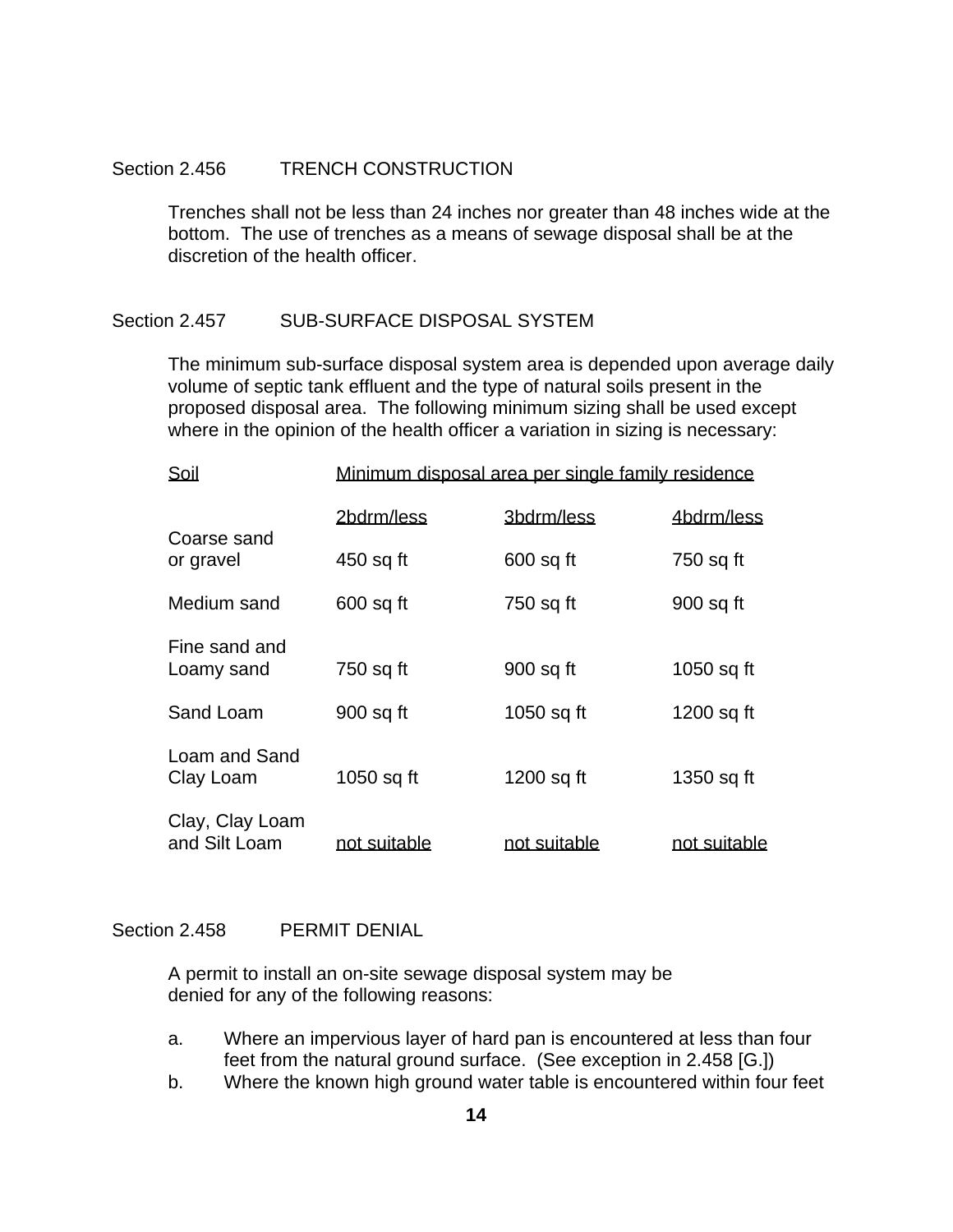of the natural ground surface. (See exception in 2.458 [G.])

- c. In heavy soils where the drop in water level is over 45 min. per inch by standard percolation test.
- d. Where silts, mucks, or unstable soils are encountered.
- e. Where lot size does not provide adequate area to maintain requirements as set forth in Sec. 2.40 through 2.457.
- f. Where it has been determined that one or more of the following exists:
	- 1. The proposed sewage disposal system is likely to adversely affect the public health, or the environment where the adverse affect on the environment endangers the public health.
	- 2. The proposed sewage disposal system is likely to pollute, impair, or destroy air, water, or other natural resources or the public trust therein contrary to 1970 P.A. 127, MCLA 691.1201 et seq.; MSA 14.528(201) et seq.
	- 3. The proposed sewage disposal system will violate any other health or contamination law, regulation or ordinance.
	- 4. A publicly operated sewerage system is available as defined in 1978 P.A. 368; MCLA 333.12752-8; MSA 14.15(12752-8).
	- 5. The proposed site of the sewage disposal system is subject to recurring flooding and/or is located within the fifty (50) year flood plain, or is located within a wetland as defined by 1979 PA 203; MCLA 281.701-.722; MSA 18.595(51)-(72), or falls within (high risk erosion zone) as defined in 1970 PA 245; MCLA 281.631-.635; MSA 13.1831-.1845 except that in any of the circumstances in this sub-paragraph (e) a system may be approved for a holding tank or where the discharge is stored and piped to a disposal system in a suitable area that meets the requirements of this Code.
- g. Where an existing dwelling has an impervious soil and/or a seasonal high water table of greater than or equal to two feet and the seasonal high water table is less than four feet from the natural surface, clean fill soils may be added to the existing soils to meet the four foot minimum isolation distance. An existing dwelling is defined as a dwelling which was constructed on or before June 1, 2007, without the requirement that holding tanks be installed at the time of construction and currently has an existing on-site septic system.

## Section 2.459 ALTERNATIVE TREATMENT SYSTEMS

A. Technological advances in on-site waste treatment and disposal have made it possible to have treatment systems that are alternatives to the septic systems described in Sections 2.450 through 2.458 and that are consistent with protection of public health and environmental resources. These alternative systems are particularly advantageous when any of the following conditions prevail: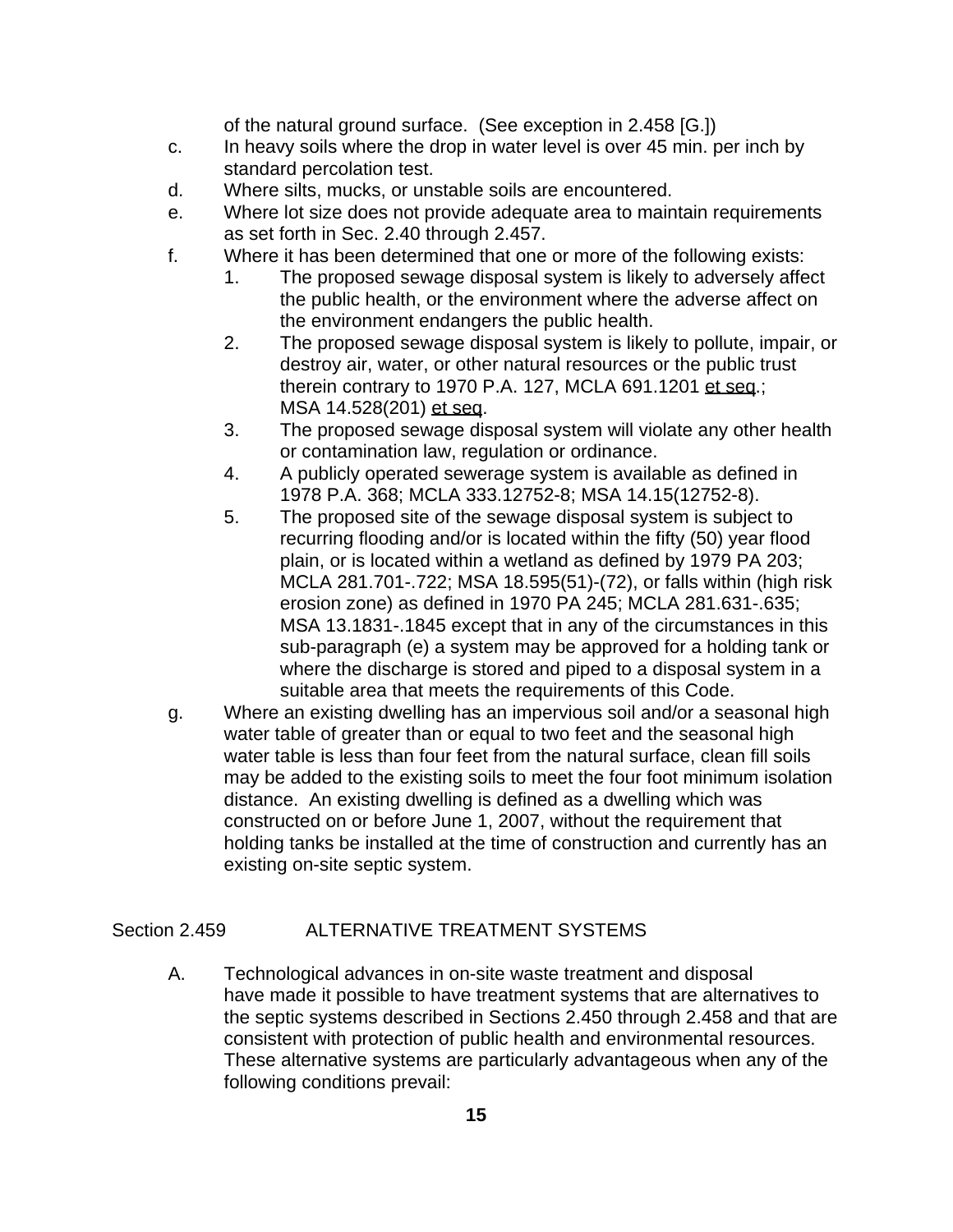- a. Drainfield construction criteria described in Sections 2.450 through 2.458 cannot be achieved, or
- b. Holding tank substitutes are sought, or

 c. Owner(s) believe the public health and/or environment will benefit. The Health Department will supply, upon request, a list of suppliers of some alternative systems that can potentially achieve the performancebased standards required for alternative systems.

- B. It is the responsibility of the owner to establish that a particular alternative treatment system meets the requirements for approval. The health officer shall permit the use of alternative on-site waste treatment and disposal systems when it is established by competent, material and substantial evidence that the following performance standards can be achieved:
	- 1. The treatment facility is capable of producing an effluent with:
		- a) BOD less than or equal to 30 mg/L
		- b) TSS less than or equal to 30 mg/L
		- c) Total inorganic nitrogen less than or equal to 25 mg/L
		- d) For discharges within 500 feet of a water body, total phosphorous less than or equal to 2 mg/L
	- 2. The effluent discharge from the treatment system shall be constructed in such a manner that surface flooding will not occur.
	- 3. A minimum of 24 inches of suitable soil is below the discharge piping for pathogen removal. The health officer may modify this requirement if there is no less than 12 inches of suitable soil below the discharge piping and other means of disinfection result in pathogen removal equal to or better than achieved by 24 inches of suitable soil below the discharge piping.
- C. After an alternative on-site waste system is approved by the health officer, the owner of the system shall comply with all of the following:
	- 1. The owner shall at his or her sole expense comply with a specific maintenance, monitoring and inspection program specified by the health officer to ensure the optimum operation of the alternative treatment system.
	- 2. If the system substantially fails to meet the performance standards of subsection B above, the owner shall, at his or her sole expense and within the time frame (based on the degree of harm or potential harm to the environment or to public health) required by the health officer, corrections shall be made to the system so that the performance standards are substantially met. Failure to correct the system as required shall be deemed a violation of the Environmental Health Regulations and shall subject the owner to the enforcement provisions within Chapters IV and V of these regulations.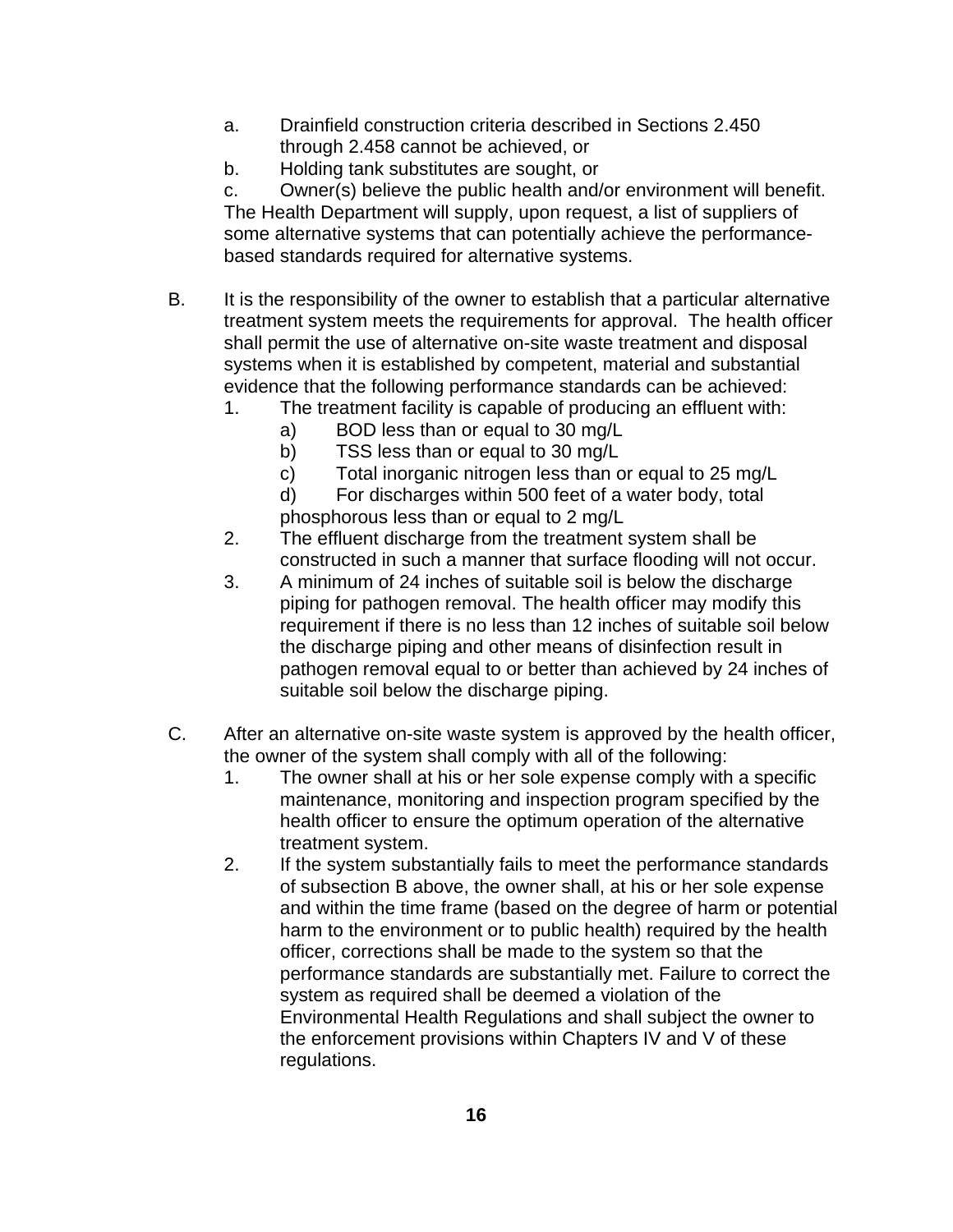D. A technical advisory panel appointed by the Benzie-Leelanau District Board of Health shall regularly review these performance-based regulations. The advisory panel may recommend changes to these performance-based regulations for future installations based on experience with past installations and on the availability of practical treatment technology at that time. Any such recommendations, however, shall not be effective without formal amendment of these Environmental Health Regulations.

#### **ARTICLE V – PERMIT**

Section 2.500

 On or after December 31, 1989, no person or their contractor or agent shall construct any dwelling or any addition thereto, or install, modify or repair any sewage disposal facility as defined in this Code, without a permit and approval from a health officer as required by this Code and its regulations; provided, however, that no such application or construction permit shall be required in those cased where a permit from the State Department of Public Health is a statutory prerequisite and has been obtained. Such construction permit shall be issued only when plans and specification for the proposed installation of the average system are not less than the requirements set forth in these minimum standards. The health officer may attach conditions to the permit or approval. Any such conditions shall be designed to implement compliance with the Purpose and regulations contained in this Code.

 Said permit shall be in duplicate and shall contain a sketch showing all pertinent plans and specifications of the proposed sewage disposal installation. Said permit shall be signed by the applicant and the health officer. One copy of the permit shall be given to the applicant to be posted at the construction site. One copy of the application permit shall be retained by the health officer and remain on file in the Health Department.

 The health officer shall inspect the construction site and premises. Failure to construct the septic disposal system in accordance with Code or other laws, regulations or ordinance shall be deemed a violation of this Code and shall subject person and/or his/her contractor or agent to the fines, penalties and enforcement actions authorized by this Code and its regulations. Modification or repair of any existing sewage disposal facility shall require a permit and approval as provided herein above.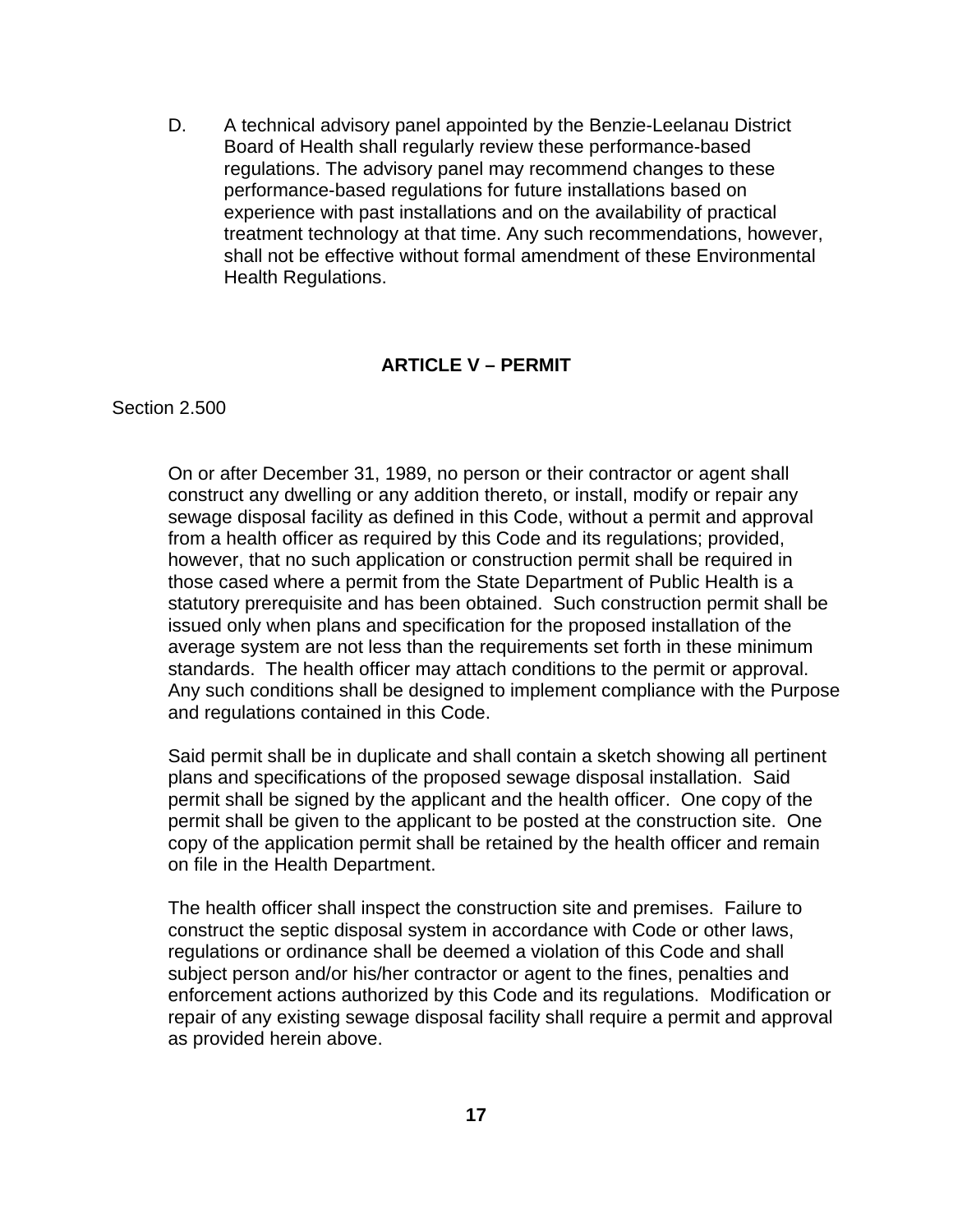## **ARTICLE VI – FEES**

Section 2.600

 A schedule of fees for licenses, permits and other services authorized by these regulations shall be established by the Board of Health.

## **ARTICLE VII – REGISTRATION REQUIREMENT**

Section 2.700

 All persons engaged in any way in the manufacture, installation, construction, maintenance, cleaning or servicing of sewage systems in the county of Benzie County, Michigan, shall register with the Health Department. No fee shall be required for such registration.

## Section 2.710 SEPTIC TANK MANUFACTURERS RESPONSIBILITY

 It shall be the responsibility of any septic tank manufacturer delivering septic tanks within the county of Benzie, Michigan upon request of the health officer, to make available the place, name, address, size, type and date septic tanks were delivered within the county of Benzie, Michigan.

## **ARTICLE VIII – DISPOSAL OF SEPTIC TANK, PRIVY VAULT AND OTHER SEWAGE DISPOSAL FACILITIES CONTENTS**

## Section 2.800

 The contents of any septic tank privy vault, cesspool, dry well, or other toilet devices or any part thereof shall be disposed of by one of the following methods:

- 1. Discharge into a municipal sewerage treatment plant when in accordance with law and when arrangements have been made with the municipality and/or operator.
- 2. Spreading on the ground surface in a location and manner that is in accordance with the provisions and regulations of 1986 PA 181; MCLA 325.311-.332; MSA 14.434(11)-(32), and any other applicable state or federal law.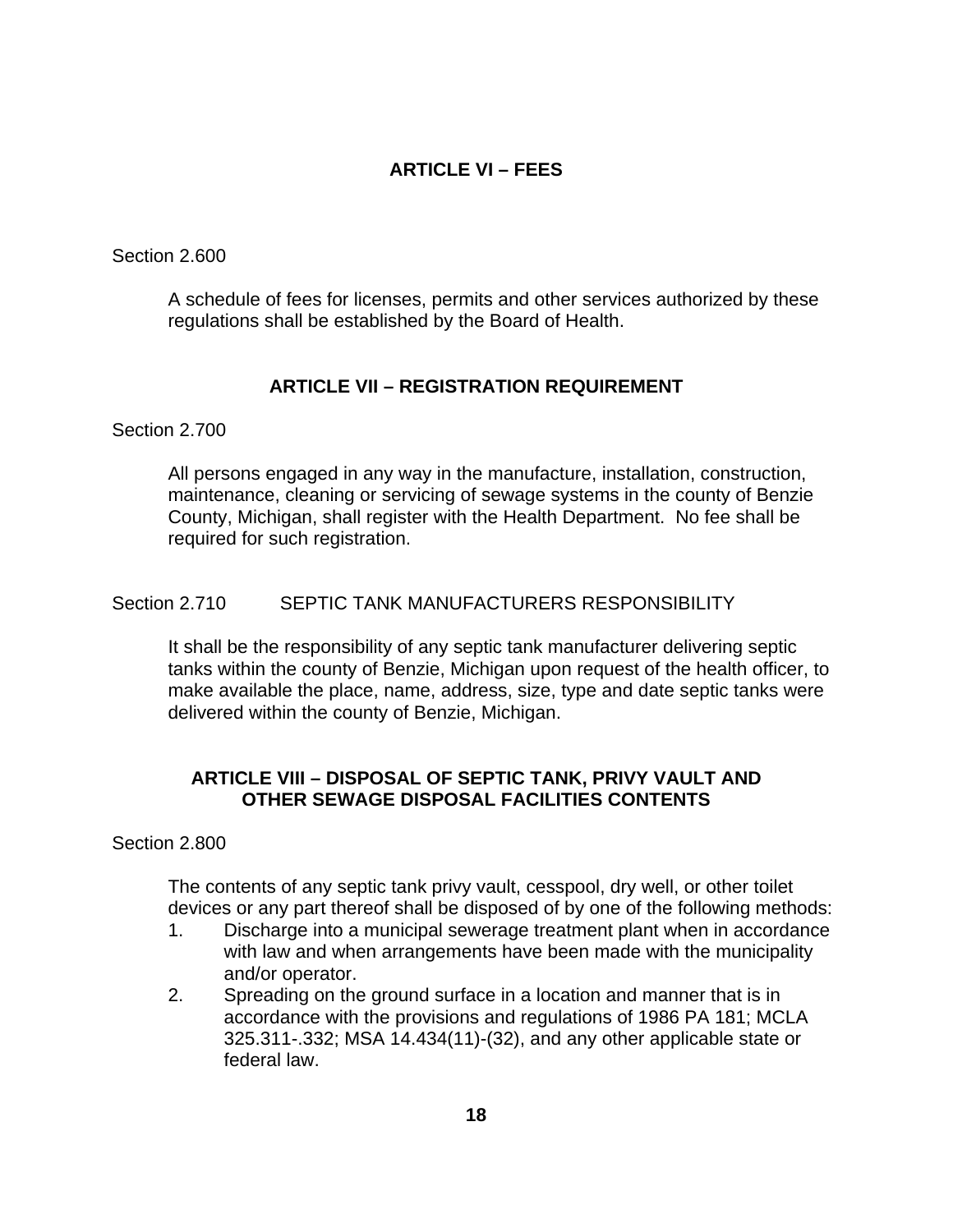## **ARTICLE IX – NOTIFICATION AND TRANSFER OF PREMISES WITH SEWAGE DISPOSAL SYSTEMS**

## Section 2.900 PURPOSE

 The purpose of Article IX and its provisions is to protect public health and to prevent or minimize degradation of ground water or surface water by improper or malfunctioning sewage disposal systems or water well systems through the regulation of the transfer or sale of the property or premises.

## Section 2.910 **EVALUATION**

 An owner of premises or a dwelling shall not sell, convey, assign nor transfer ownership of, or exclusive rights in, any dwelling and/or habitable building or premises unless and until the owner or his designated agent has requested a health officer to evaluate the existing on-site water well system and the existing on-site sewage disposal system and unless and until such evaluation by the health officer has been conducted and the results thereof have been reduced to writing and furnished to any prospective purchaser or transferee and the seller or transferor as part of the said transaction on a form established by the Health Department.

## Section 2.911

 The evaluation shall consist of a determination that the sewage disposal system and water well system are in substantial conformance with the standards of this Code, and its regulations. The term "substantial conformance" shall mean that there shall not be more than a minimal likelihood of degradation of ground water or surface water by improper or malfunctioning sewage disposal systems or water supply systems. In making this determination, the following criteria shall be considered:

- A. Vertical isolation distance between the high ground-water table and the point of sewage discharge;
- B. Isolation distance from surface waters or wetlands, as defined by federal or state law and regulations;
- C. Isolation distance between water well and sewage system;
- D. The on-site conditions of the property, including by not limited to soil types, groundwater elevation, flow and direction;
- E. Whether the sewage system meets the construction and design criteria (size and capacity) in the Health Department's Code and Regulations, as now or hereafter amended;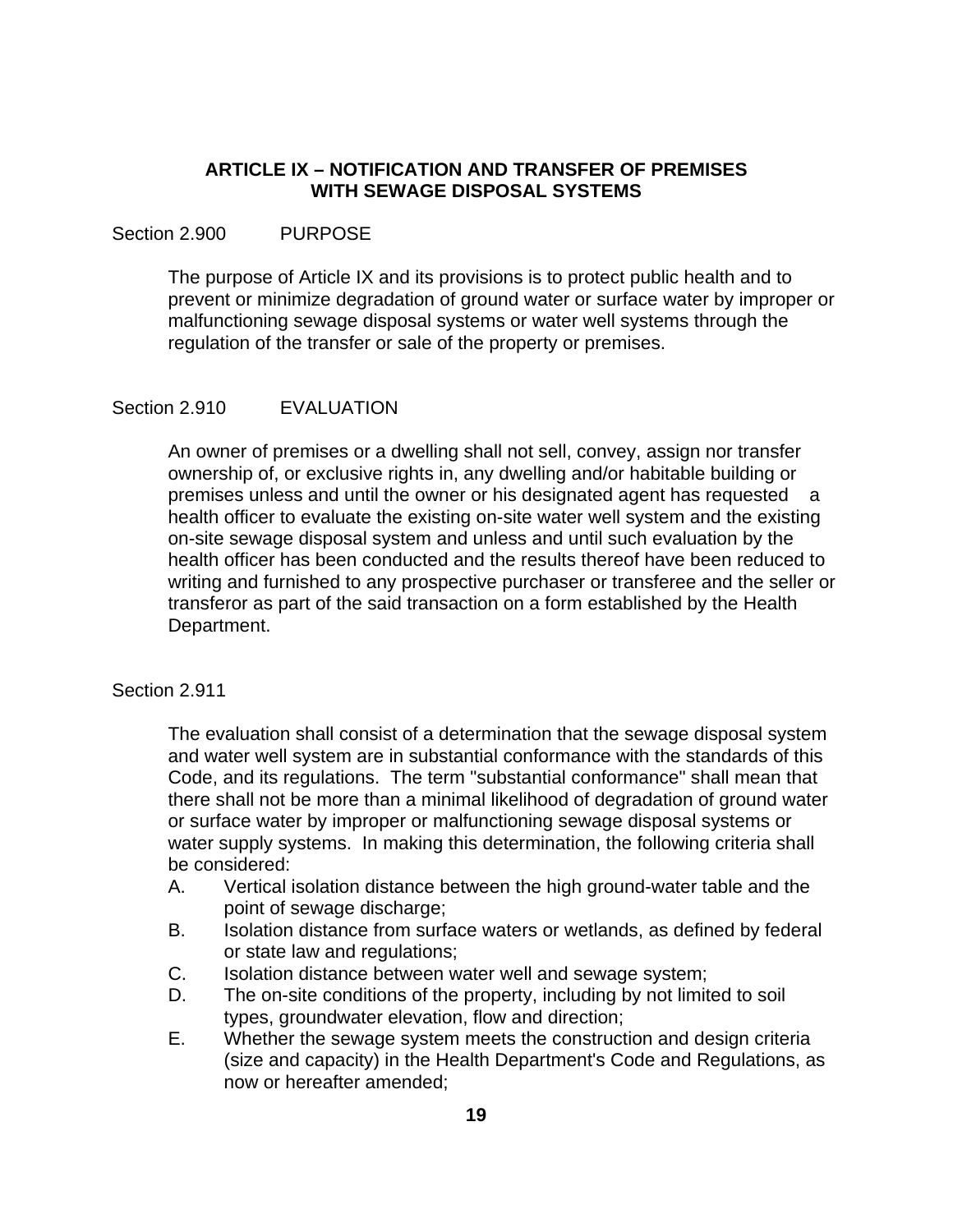- F. Lot size and useable area for on-site sewage disposal;
- G. Operational condition of existing sewage system.

## Section 2.912

 This section 2.91 shall apply to all premises and dwellings as defined in this Code regardless of whether or not they are defined as Class I or Class II as set forth in Sec. 2.920.

## Section 2.920 CLASSIFICATION

 The premises subject to Sec. 2.91 and this Article IX and the provisions herein are classified as "Class I" and "Class II".

## Section 2.921

 "Class I" means premises on or in which there is located a sewage disposal system constructed on or before December 31, 1971 or a sewage disposal system constructed at any time without permit or approval by the Health Department under this or previous Codes and Regulations.

## Section 2.922

 "Class II" means premises on or in which there is located a sewage disposal system constructed, approved and placed into operation subsequent to December 31, 1971.

## Section 2.930 NOTIFICATION

 All owners of Class I dwellings or habitable buildings shall notify the Health Department in writing on or before January 1, 1992. Written notification shall include the following information:

Section 2.931

 Name, address and telephone number of the owner and/or occupant of the property; and the address of the property and the property tax number;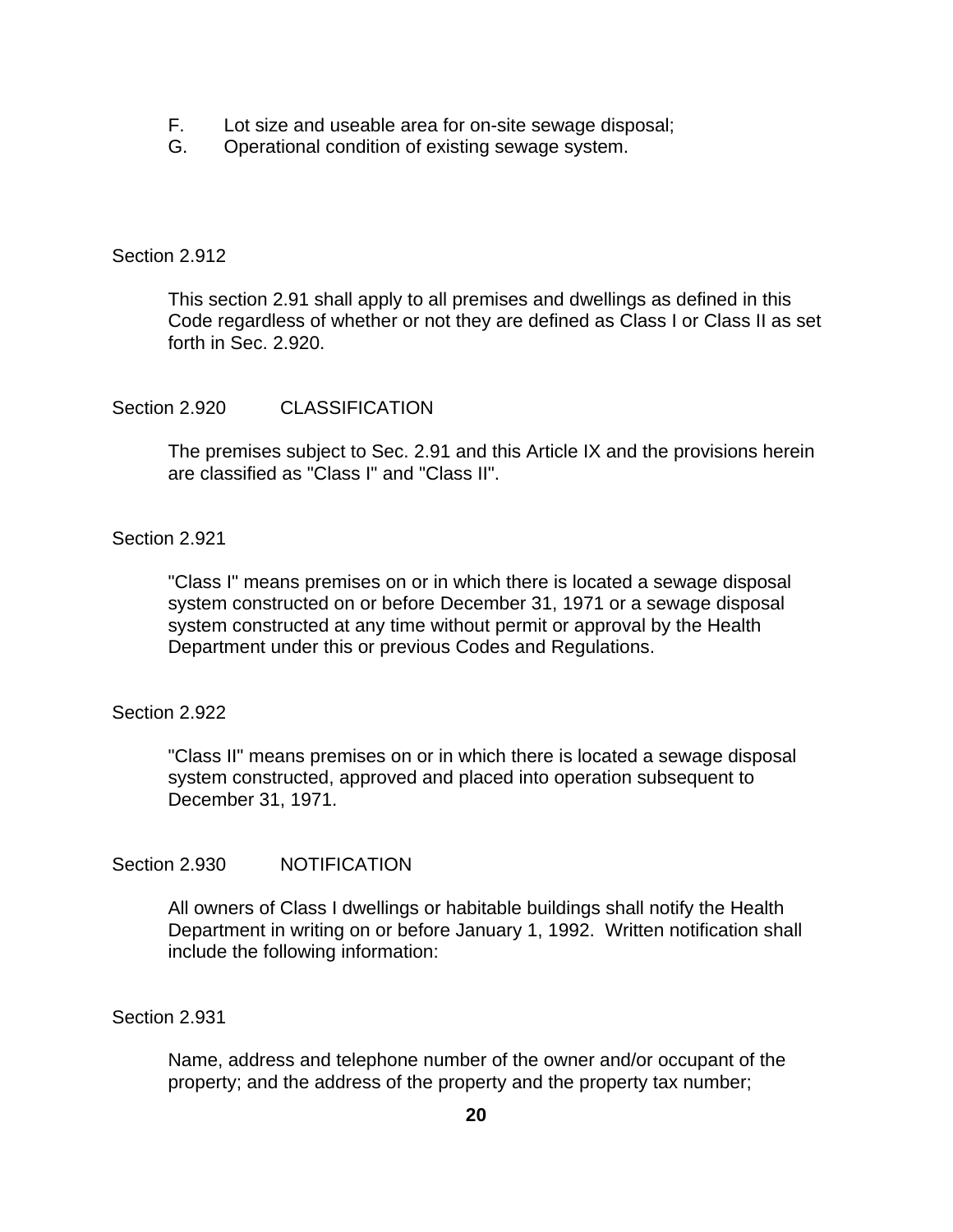#### Section 2.932

 A site drawing which shall include a description of the following: all the boundaries of the property; the location of all buildings, the location of all water well systems and the sewage disposal systems;

#### Section 2.933

 A description of the sewage disposal system, including its size, type of construction and age. If the age of the system is not known, it should be deemed to have been constructed on or before December 31, 1971;

### Section 2.934

 The date that the building was constructed and the last date that the building was altered, modified, changed or expanded.

## Section 2.940 FILING NOTIFICATION

 Upon the filing of such written notice required by Sec. 2.930 with the Health Department, the health officer shall inspect the premises and evaluate the sewage disposal system and, when necessary, the on-site water system, to determine whether there is substantial conformance with Code and defined in Sec. 2.911. The failure to file such written notice shall be deemed a violation of the Code and its regulations.

#### Section 2.941 RIGHT OF USE

 Upon the filing of written notice and information required by Sec. 2.930, the owner of any Class I premises, dwelling or habitable building as defined in Sec. 2.920 shall have an automatic right to use the on-site sewage system or on-site water system for a period not to exceed ten years from such written notice; provided however, that all such written notice shall be filed on or before January 1, 1992.

 If, for any reason, an owner of Class I premises fail to file such written notice on or before January l, 1992, such owner or occupant, purchaser, or transferee of the property shall lose the ten (10) year right of use provided for in Sec. 2.941. If, upon inspection by the health officer, it is determined that the system does not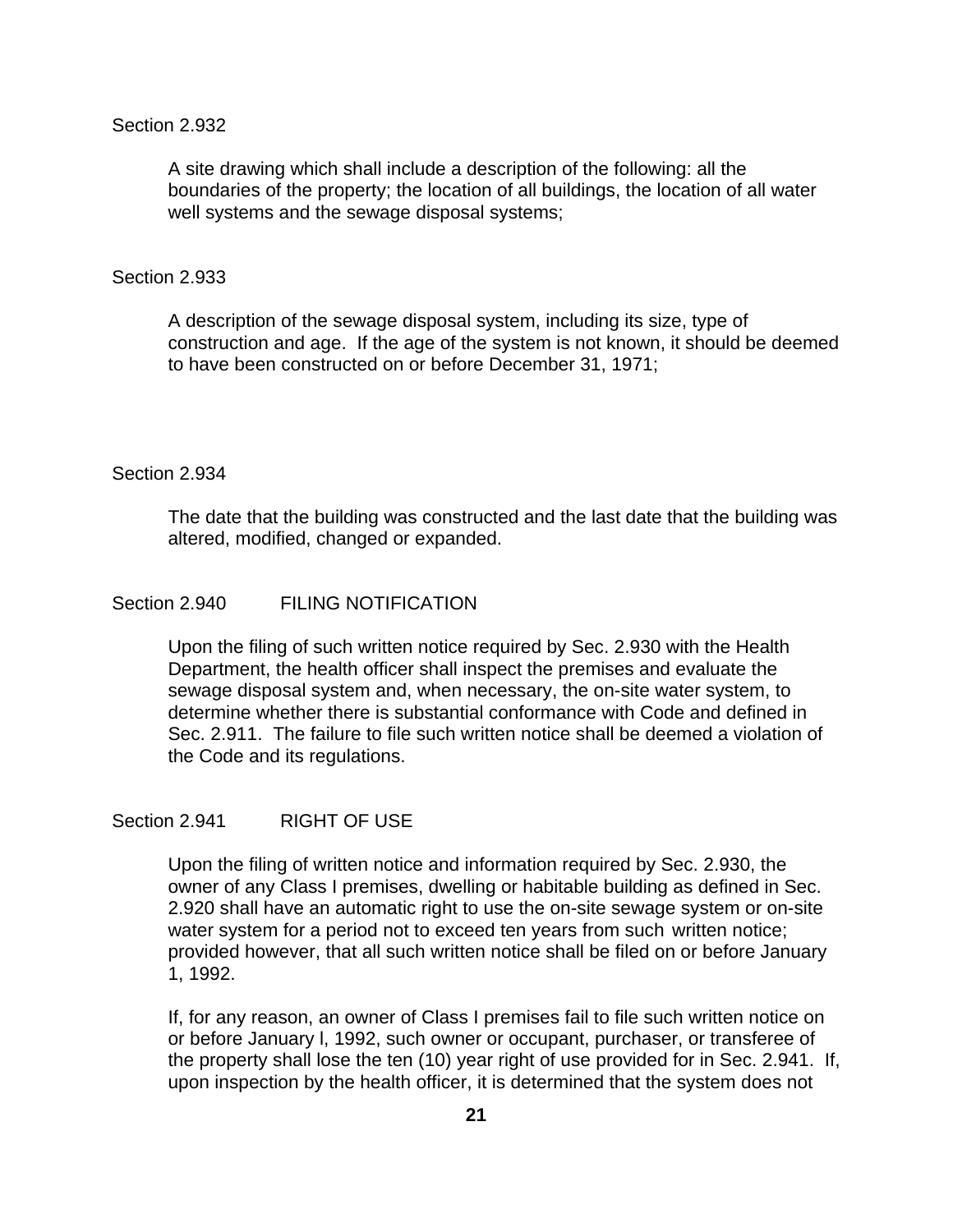substantially conform, written notice of such fact shall be made by the health officer to the owner, occupant, purchaser or transferee, and the system shall be brought into compliance with this Code and regulations as set forth in such written notice within one hundred twenty (120) days of the date of such written notice. A person aggrieved by such determination shall have the right to appeal and request a hearing as provided for in Sec. 5.18 of this Code in order to reinstate a ten year right of use. The term "substantially conform" is defined in Sec. 2.911.

- A. The ten (10) year right of use or preexisting sewage disposal system or on-site water system provided in Sec. 2.941 shall be at the risk of any owner, occupant or transferee or purchaser. No representation is made by the Health Department or a health officer with respect to the working condition or operation of the sewage disposal system or on-site water supply as required by this Code or law.
- B. No property right or equivalent property interests are created by virtue of the authorized ten (10) year right of use as provided in Sec. 2.941.
- C. Any owner or occupant of premises qualifying for the ten (10) year right if use provided in Sec. 2.941 shall maintain the existing sewage disposal system and shall notify the health officer in the event groundwater contamination is discovered or the system functions improperly.
- D. Any premise qualifying for a ten (10) year right of use as provided in Sec. 2.941 shall be inspected by a health officer prior to its sale or transfer as set forth in Sec. 2.91.

## Section 2.950 **INSPECTION NOTIFICATION**

 If, upon notice of sale or transfer and inspection, it is determined that there is not substantial conformance as defined in Sec. 2.91, or that there is an endangerment of water well systems, groundwater or surface water or public health, then the septic system or water supply shall be subject to enforcement as provided in the Code. The health officer shall provide a copy of such written determination to the owner and/or purchaser or transferee of the property within one hundred twenty (120) days from the date that the inspection of the premises is completed.

## Section 2.951 CORRECTIVE ACTION

 A. Upon receipt by an owner, purchaser or transferee of written notice, as set forth in Sec. 2.950, the owner, purchaser or transferee shall, within thirty (30) days, submit a proposed corrective action that will remediate, abate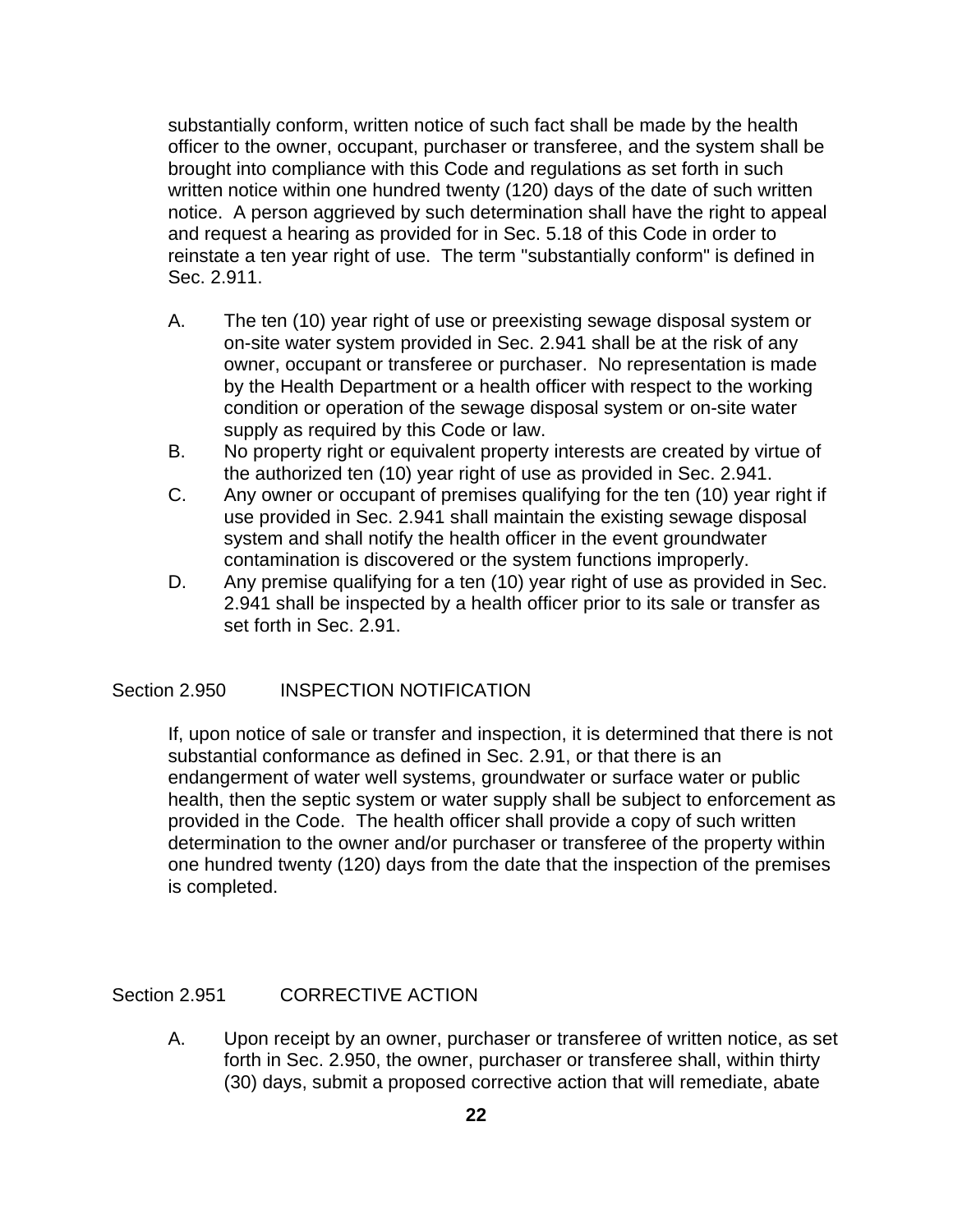or prevent any such substantial nonconformance or endangerment. The Health Department shall review the proposed corrective action. All necessary corrective action shall be completed within one hundred twenty (120) days of Health Department approval. Upon approval by the Health Department of the completed corrective action, the system shall be deemed to be in substantial conformance with this Code and Regulation. A person aggrieved by the written determination provided for in this subsection shall have the right to a hearing and appeal as provided in Sec. 5.19 of this Code.

 B. Before the completion or closing of any real estate transaction for the sale of premises having a system provided for in this Sec. 2.950, the owner, purchaser or transferee shall notify the Health Department that the premises and its sewage system either: (1) are in substantial conformance with this Code and its Regulations as defined in Sec. 2.91; or (2) submit to the Health Department proof of the following: (a) written contract to cause the sewage system to be brought into conformance; (b) deposit of a surety or performance bond or cash guaranteeing performance of such contract in an amount equal to one and one-half times the estimated cost provided for in such contract; (c) covenant that the performance called for by such contract shall be completed within one hundred and fifty (150) days of sale or transfer of the premises.

Section 2.960 ENFORCEMENT

#### Section 2.961

 Any owner, transferee, purchaser or person aggrieved by Determination required by this Article IX, shall have the right to a hearing and appeal as provided in Sec. 5.19 of this Code and Regulation.

#### Section 2.962

 In the event that the health officer is not notified as required by Sec. 2.951, or in the event an owner, transferee or purchaser does not comply with the requirements of Sec. 2.951, then in such event a health officer or his/her duly authorized representative may record an Affidavit Concerning Status of Sewage Disposal System with the Register of Deeds office in the County where the premises are located setting forth the fact that it may not in substantial conformance with this Code and its regulations as defined in sec. 2.911.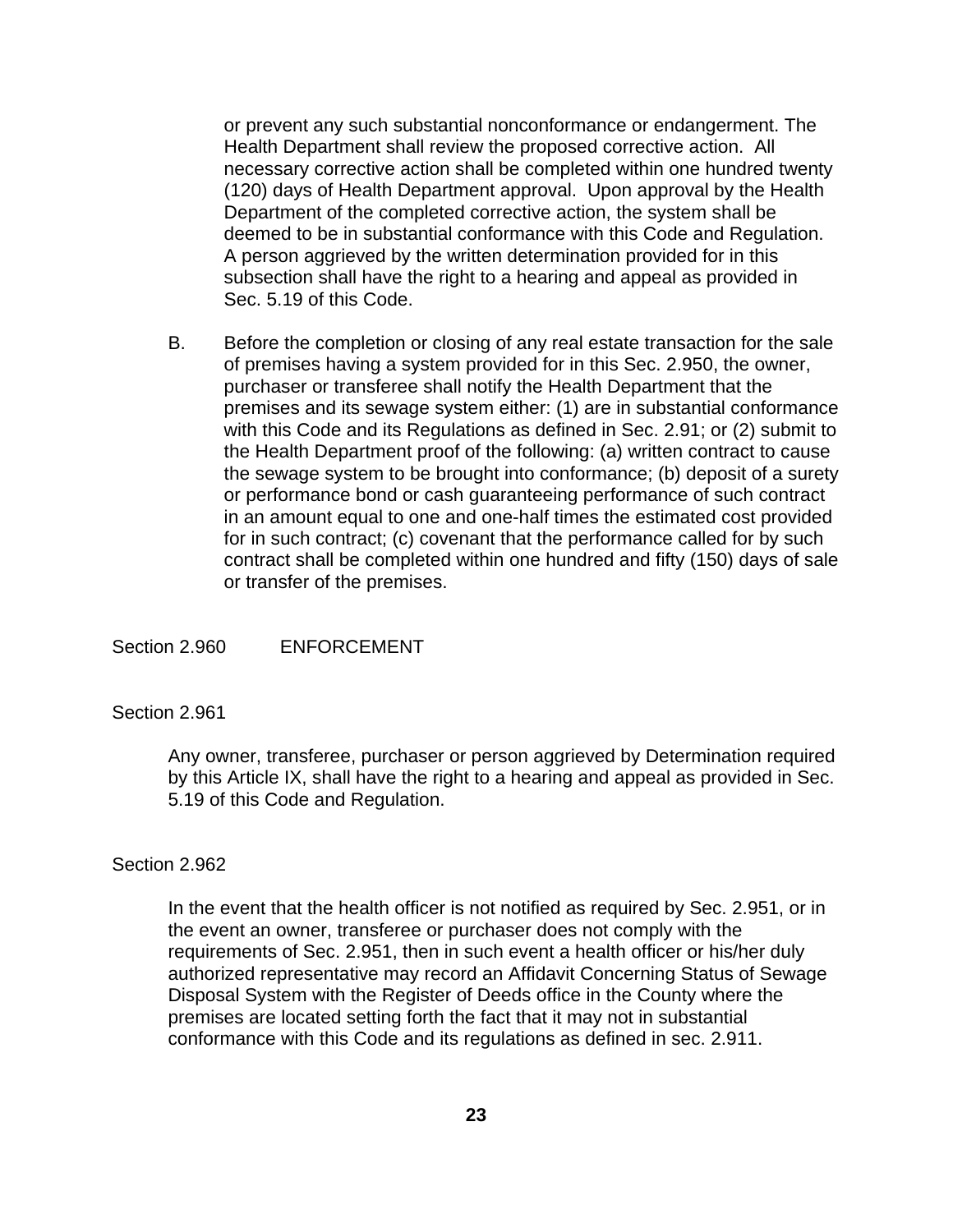## **CHAPTER III – WATER SUPPLY ARTICLE I – PROVISION OF WATER REQUIREMENT**

## Section 3.100

 Immediately upon the effective date of the Code and its regulations or any amendment thereto, no person, firm, society, corporation, or his/her agent or contractor shall construct, occupy or inhabit, offer for rent or lease, with or without compensation in whole or in part, any habitable building or dwelling unless the same is equipped with a safe and adequate water supply approved by a health officer in accordance with the provisions of this Code and its regulations. Further, no water supply or alteration of existing water supply shall be installed or made unless the same is approved by a health officer in accordance with the provisions of this Code and its regulations.

## **ARTICLE II – DEFINITIONS**

## Section 3.210 AUXILIARY INTAKE

 An "auxiliary intake" is any piping connection or other device whereby water may be secured from a source or location other than that normally used.

## Section 3.22 0 CROSS CONNECTION

 A "cross connection" is any physical connection or plumbing arrangement whereby an approved water supply whether public or private, either inside or outside by building, is physically connected with any unapproved water supply.

## Section 3.230 INTERCONNECTION

 An "interconnection" is any system of piping or other arrangement whereby a public or private water supply system is connected directly with a sewer, drain, conduit, swimming pool, storage reservoir, stock watering tank, or other similar device which contains or may contain sewage or other waste liquid capable of importing to an approved water supply any contamination.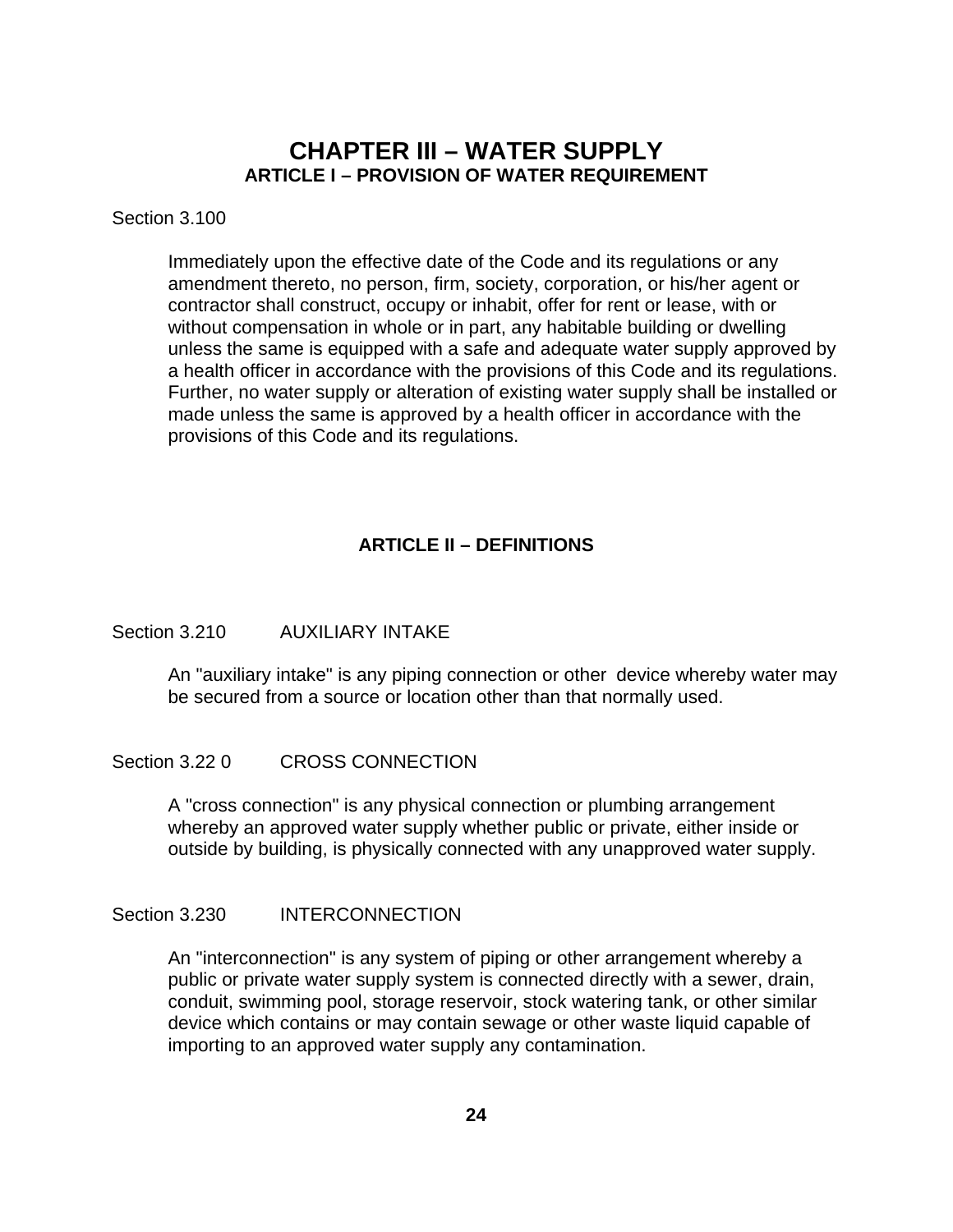#### Section 3.240 PRIVATE WATER SUPPLY

 A "private water supply" is any water supply as defined in 1978 PA 648, part 127; MCLA 333.1101 et seq.; MSA 14-15 et seq.

#### Section 3.250 PUBLIC AND SEMI-PUBLIC WATER SUPPLIES

 A "public and semi-public water supply" is any water supply as defined in 1978 PA 648, part 127; MCLA 333.1101 et seq.; MSA 14.15 et seq.

## **ARTICLE III – PRIVATE WATER SUPPLIES**

#### Section 3.300

 Private water supplies hereafter installed shall comply with 1978 PA 648, part 127; MCLA 333.1101 et seq.; MSA 14.15 et seq., and the following:

#### Section 3.310 LOCATION

 All well casing, spring structures, water suction lines, or other drinking water or potable water structure shall be located 50 feet or more from all sources of possible contamination such as seepage pits, cesspools, privies, barnyards, septic tanks, sub-surface disposal systems, surface water drains, waste water or other sources of possible contamination. Buried or unexposed sewers or pipes through which sewage may back up shall not be located closer than then (10) feet from any potable water well casing or suction pipe. When such sewers or pipes are located within the ten to fifty foot (10 to 50) area, the sewer pipes shall be constructed of extra heavy cast iron with leaded and caulked joints tested for water tightness, or other approved material. All wells shall be located so that possibilities of flooding are reduced to minimum. The area immediately adjacent to the well shall be such that the surface water is diverted away from the well casing.

#### Section 3.320 MINIMUM DEPTH

 No wells less than 25 feet in depth shall hereafter be installed or constructed without written approval or the health officer.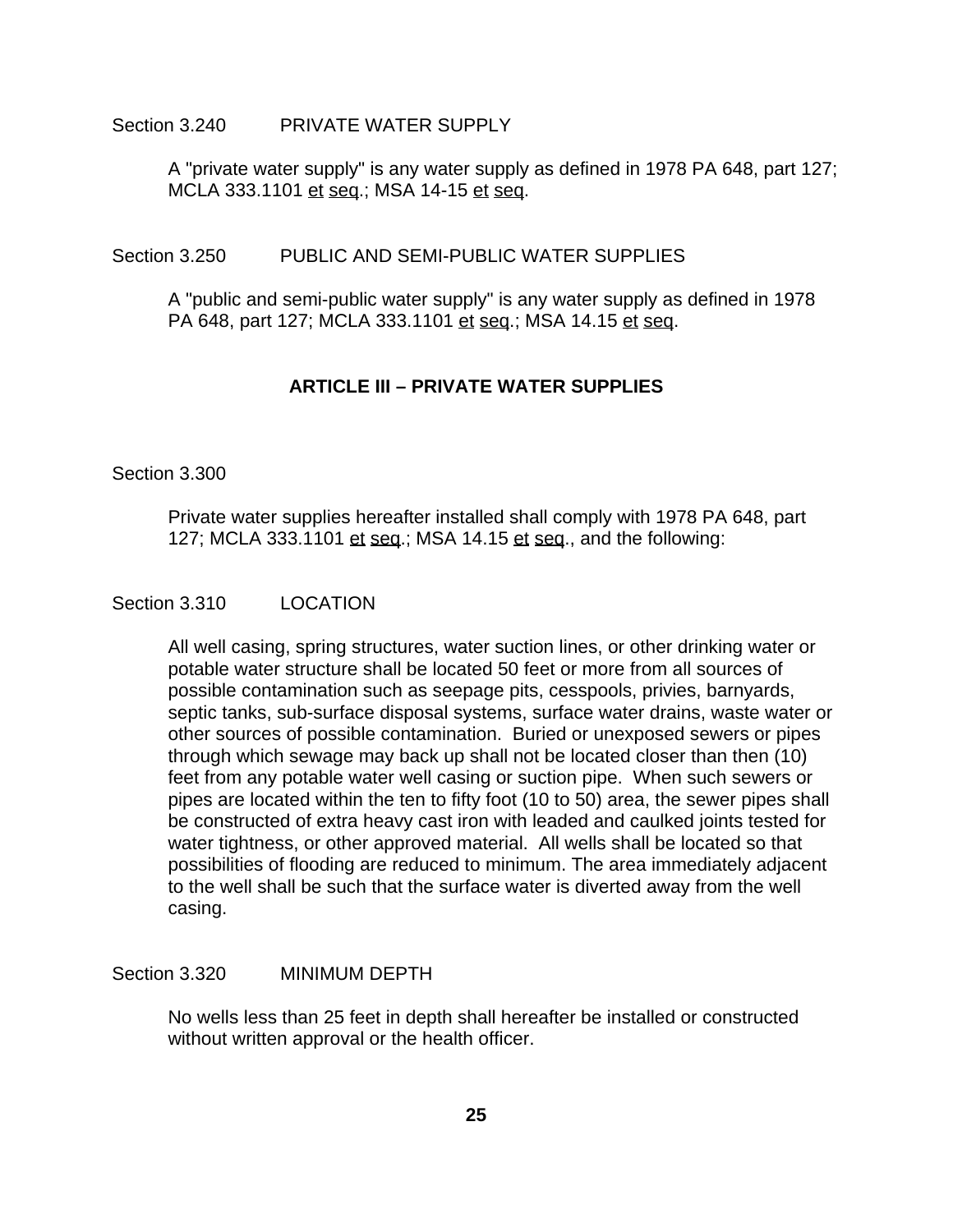Section 3.330 CONSTRUCTION

#### Section 3.331 PLATFORM AND COVER

 In hand pump installations the well top or platform shall be constructed of a water-tight concrete reinforced slab of a minimum thickness of four inches extending at least two feet from the well casing in all directions. The slab shall rest on compact earth. The concrete slab shall be sloped from the well casing to the edge of the slab. The surface of the slab at outer edges shall be four inches above the surrounding ground surface.

#### Section 3.332 POWER PUMP ROOM FLOORS

 Every power pump room floor shall be watertight. Pump room floors when above ground shall be at least six inches above the ground surface the outside edges and shall slope away from the pump and casing. The well casing shall extend above the pump room floor so that a one piece concrete pedestal at least twelve inches high can be provided on which to mount the pump over the well casing.

#### Section 3.333 UNPROTECTED SUCTION LINES

Buried suction lines shall not be permitted.

#### Section 3.334 CASINGS

 The casings of a tubular well shall be of at least standard weight iron pipe, or other approved materials, watertight throughout its length and with threaded or welded joints. The casing of all tubular wells shall extend above the top of the platform, floor or pedestal.

#### Section 3.335 HAND PUMPS

 Hand pumps shall be designed and fastened so as to exclude all the possibilities of contamination. Such pumps shall be securely fastened to the well casing, and shall have a stuffing box and a closed turned down spout.

#### Section 3.336 POWER PUMPS

 Power pumps shall be designed and fastened to the casing so as to exclude all possible contamination. All air relief vents shall be screened and protected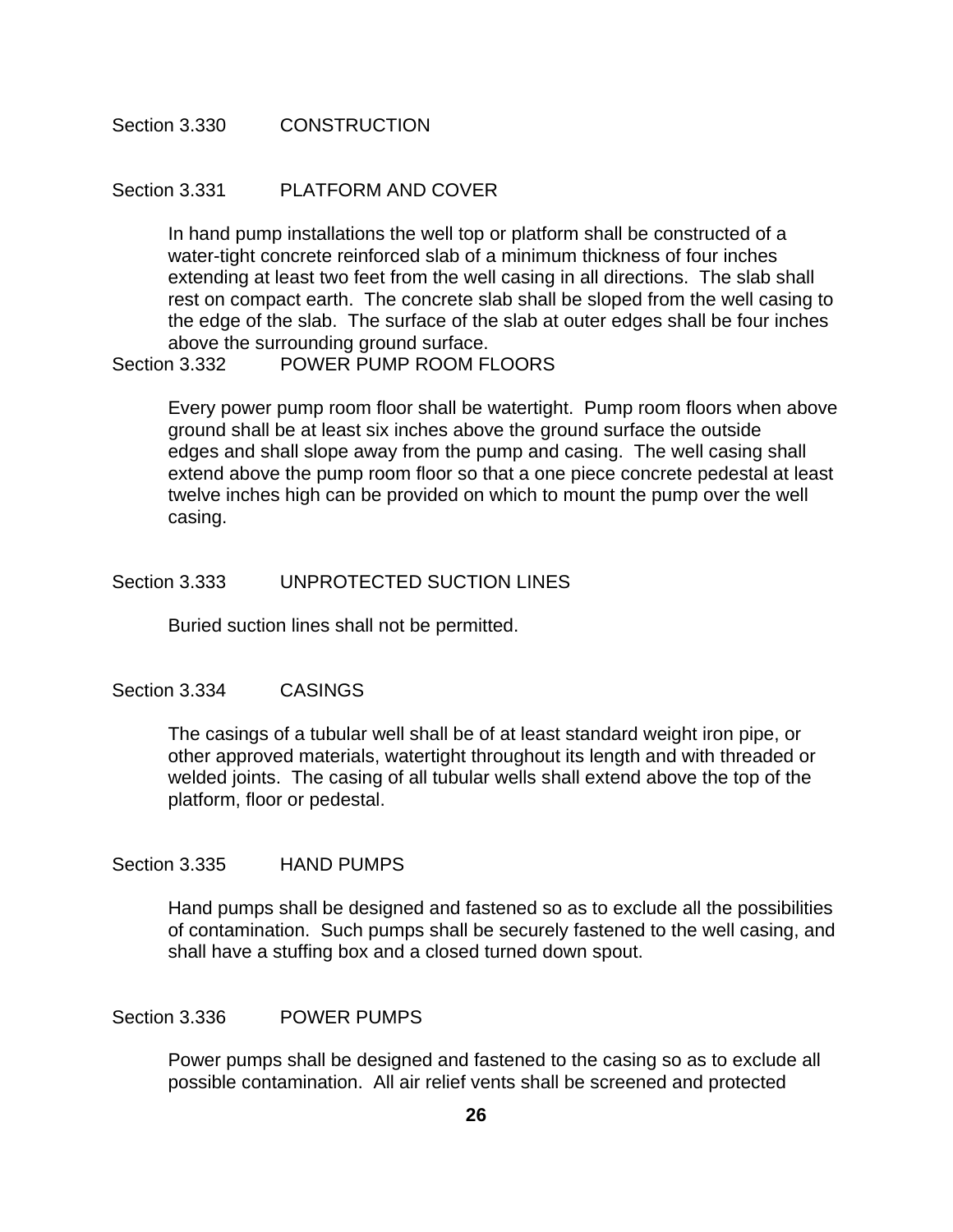against possibilities of contamination entering the vent. Such air vents shall terminate not less than 24 inches from the floor and shall be screened.

## Section 3.340 GENERAL REQUIREMENTS

#### Section 3.341

 Water used for cooling parts of engines, air compressors, pumps, or other equipment shall not be returned to any part of the potable water supply.

#### Section 3.342

 Storage reservoirs shall be watertight and constructed of an impervious material. All openings into the reservoir shall be constructed so as to prevent the entrance of birds, insects, and animals. Overflow pipes shall not be connected to any drain receiving contaminated water. No physical connection shall exist between the influent lines and the contents of the reservoir or storage tank.

#### Section 3.350 TREATMENT OF UNSATISFACTORY WATER SUPPLY

 Groundwater supplies shall comply with the bacteriological, geological, physical, radiological, or chemical requirements and adopted by the Michigan Department of Public Health, pursuant to 1976 P.A. 399; MCLA 325.1011 -.1023; MSA 14.427(1)-(23), and/or the "National Interim Primary Drinking Water Regulations" pursuant to Sec. 1412 of the Public Health Service Act, as amended by the Safe Drinking Water Act, Public Law 93-523 (1974) as amended. If it is not possible to secure satisfactory compliance with these requirements or standards, said water supply shall be abandoned and the well sealed in an environmentally safe manner to protect the water bearing formation against further contamination.

#### Section 3.351 ABANDONMENT OF DRILLED AND CASED WELLS

 Drilled and cased wells shall be completely filled with neat cement grout, concrete, or clean puddled clay.

## Section 3.352 ABANDONMENT OF DRIVEN WELLS

 In driven wells, the well point shall be withdrawn and the opening completely filled with neat cement grout, concrete, or clean puddled clay.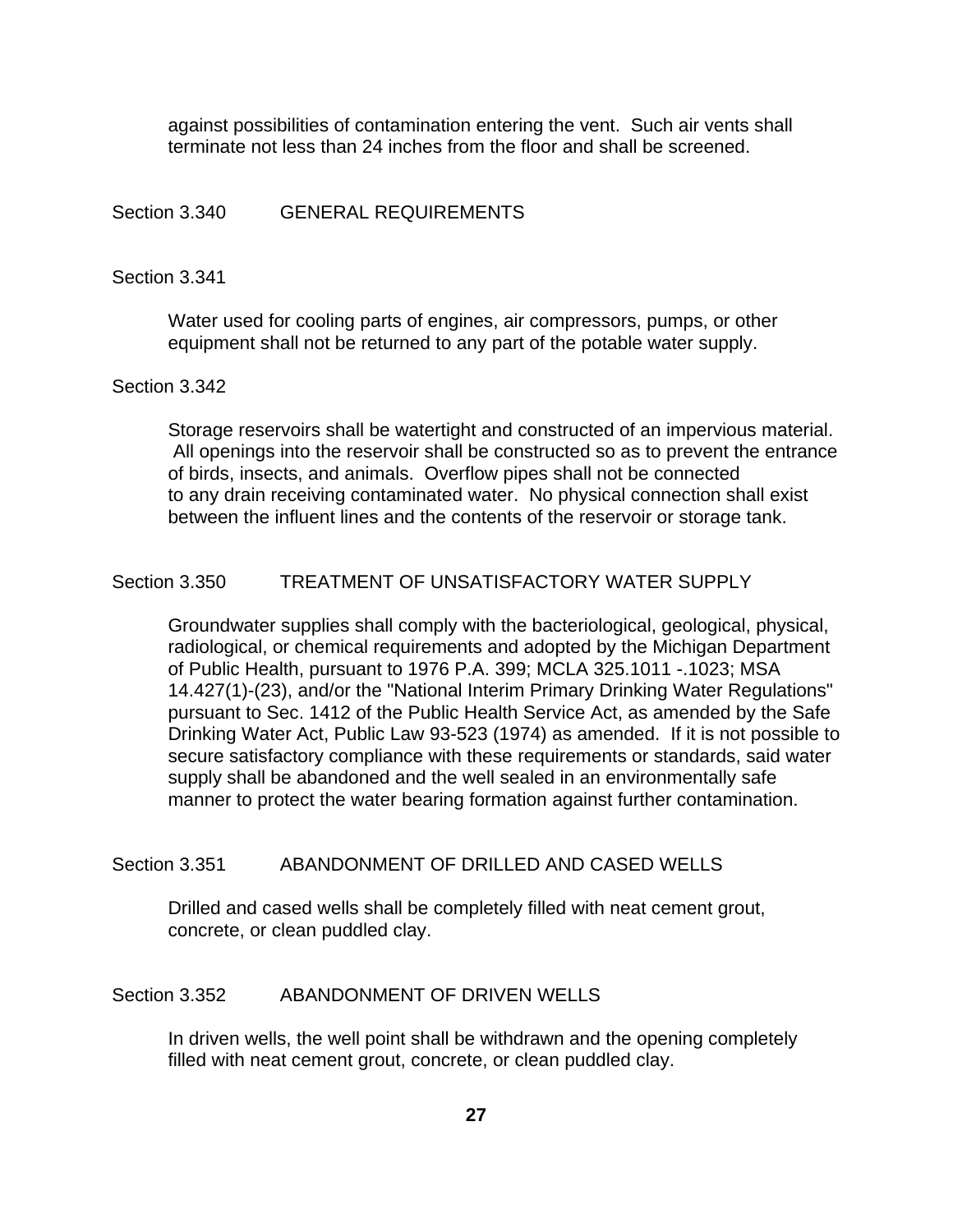## Section 3.360 DISINFECTION OF WATER SUPPLIES

 Wells which are contaminated shall be thoroughly disinfected of bacteriological and/or thoroughly cleaned of chemical or radiological contaminants based on the most prudent and possible available alternative technology or method. Bacteriological and/or chemical analysis for the contaminated parameter shall show the water is safe according to the standards adopted for safe drinking water by the Department of Public Health pursuant to 1976 P.A. 399; MCLA 325.1011- .1023; MSA 14.427(1)-(23), and the standard contained in sec. 3.350 of this Code, before the water shall be approved for any intended use. The person, firm, corporation, well driller, or installer who installs the pump on a new or repaired potable water supply thereby putting that water system into use shall be responsible for disinfecting the entire water system and the water supply lines with a chlorine solution before placing such potable water system into service. The disinfecting solution shall be applied to all parts of the well, pump, fixtures, for at least eight hours after which the potable water supply can be considered approved for drinking and domestic use.

#### Section 3.370 CONNECTION WITH AN UNSAFE WATER SUPPLY

 There shall be no cross-connection, auxiliary intake, by-pass, interconnection or other arrangement including overhead leakage whereby an unsafe water supply or water from a source that does not comply with these minimum standards, may be discharged or drawn into any drinking culinary, or ablutionary supply which does not comply with these minimum standards.

### Section 3.371 OUTLETS FROM UNSAFE WATER SUPPLIES

 All outlets from water supplies which do not comply with these minimum standards shall be sealed or at the discretion of the health officer, be provided with a permanent and easily readable tag or label reading "**UNSAFE WATER - DO NOT DRINK**". Removal of said tag or label except by permission of the health officer shall be a violation of these minimum standards.

## Section 3.380 REGISTRATION OF WELL DRILLERS, WELL CONTRACTORS AND WELL PUMPING INSTALLERS

 All persons engaged in the business of construction, installing, or servicing potable water supplies or potable well equipment in Benzie County, Michigan whether for hire by the public or by private individuals shall register with the Health Department in accordance with 1978 PA 368, part 127; MCLA 333.1101 et seq,; MSA 14.15 et seq.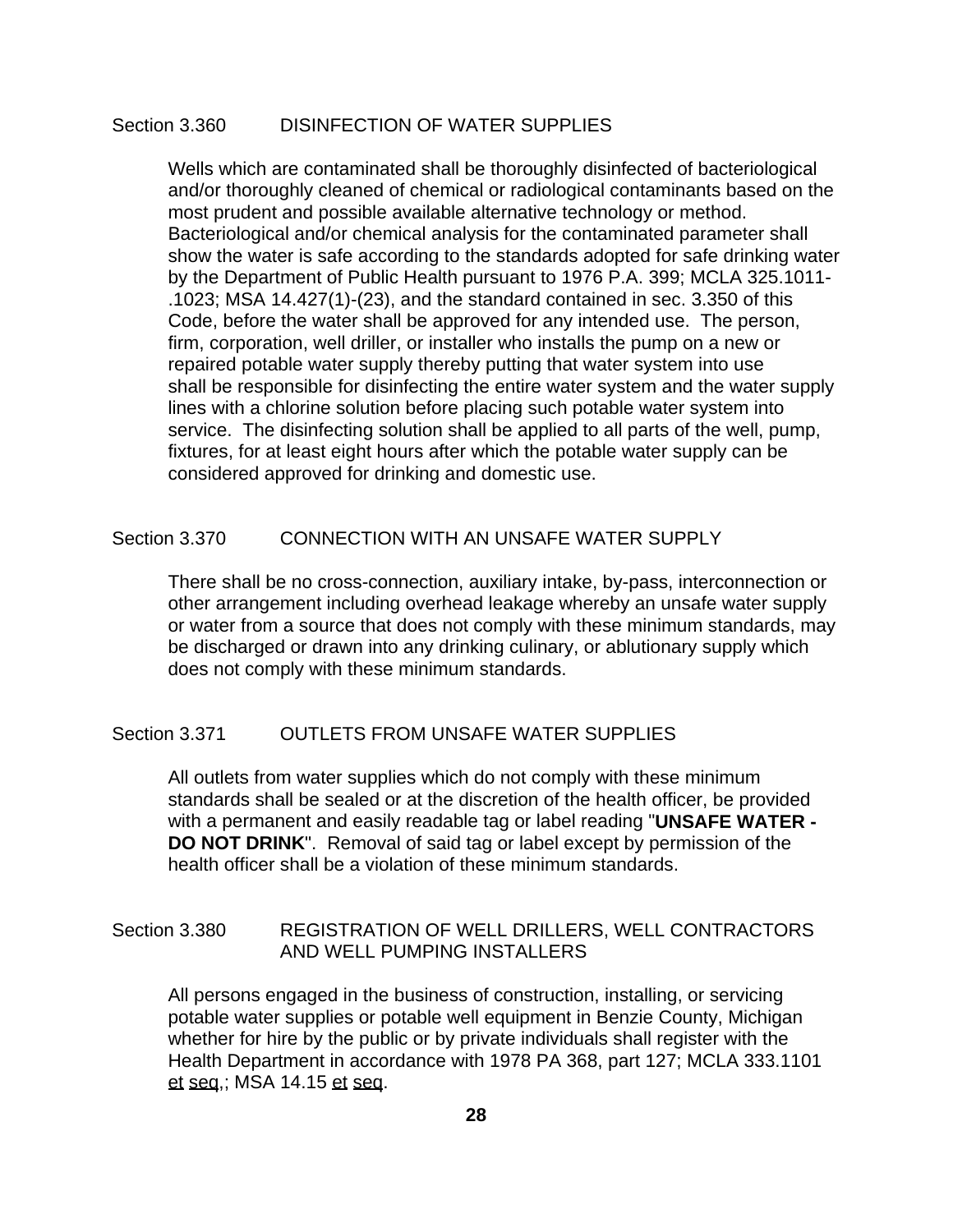It shall be the duty of all persons engaged in the business of constructing or servicing new potable water supply systems in Benzie County, Michigan, whether for hire by the public or by private individuals, to furnish to the Health Department within 60 days after such potable water supply system is completed such information on location, construction, geological formation and other such pertinent data as the health officer may require for the further information and protection of the water bearing formation for the protection of the public health and safety. A record of these logs shall be kept on file in the Health Department, and such records may be examined by any person.

## **ARTICLE IV – PERMIT AND FEES**

#### Section 3.400

 On and after December 31, 1989, no person or his/her agent or contractor shall construct any habitable building or dwelling, any private, semi-public and other certain water supplies as defined in these minimum standards, or no person shall install any new or make any alteration of an existing water supply unless and until such person or his duly authorized agent or contractor has been obtained approval and permit from a health officer as required by this Code and its regulations. The health officer may attach conditions to the permit or approval. Any such conditions shall be designed to implement compliance with the Purpose and regulations contained in this Code.

 Said permit shall be in duplicate and shall contain a sketch showing all pertinent plans and specifications of the proposed water supply installation. Said permit shall be signed by the applicant and by the health officer. One copy of the permit shall be given to the applicant to be posted at the construction site. One copy of the application permit shall be retained by the health officer and remain on file in the Health Department. The health officer shall make such inspection at the site as he deems necessary.

 Any construction, installation or alteration of a water supply without permit and approval or in violation of the minimum standards of this Code and its regulations shall be deemed to be a violation of this Code and subject to enforcement and penalties as specified herein.

#### Section 3.410 FEE

 A schedule of fees for licenses, permits and other services authorized by these regulations shall be established by the Board of Health.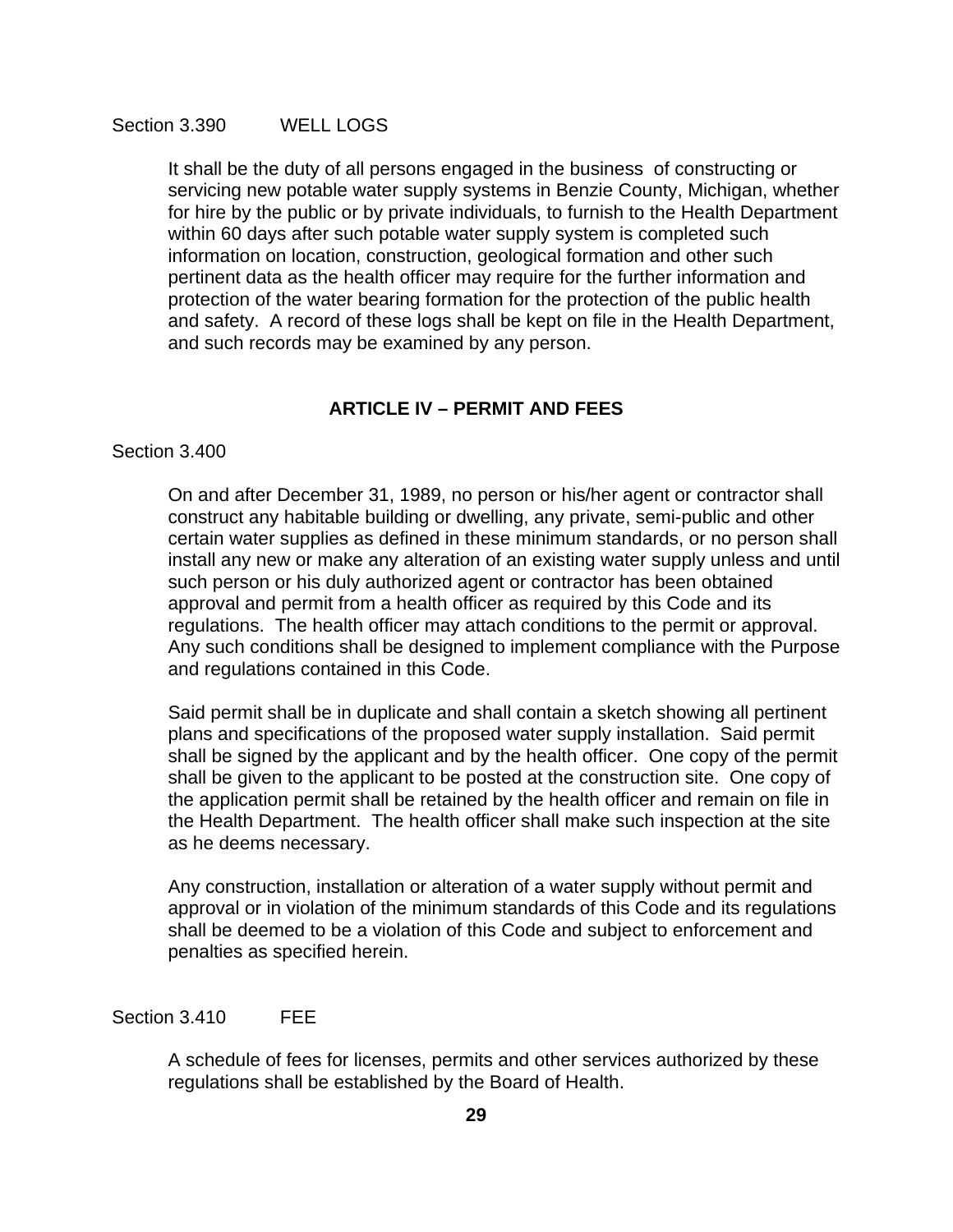## **CHAPTER IV – HOUSING ARTICLE I – DEFINITIONS**

Section 4.100 DWELLING

 The term "dwelling" shall mean any building, structure, tent, shelter, trailer or vehicle or portion thereof, which is occupied, will be occupied, or was heretofore occupied in whole or part as home, residence, living or sleeping, or other gathering place designed or used by one or more human beings either permanently or transiently, or occupied in whole or in part as a business wherein one or more human beings is engaged in commercial or industrial activities either on a permanent or temporary basis.

## Section 4.110 DWELLING "UNFIT FOR HUMAN HABITATION"

 When it is dangerous of detrimental to life or health because of want of repair, defects in the drainage, plumbing, lighting, ventilation, water supply, or their construction, infection with contagious disease or the existence on the premises of an unsanitary, unsafe or hazardous condition likely to cause sickness, illness, or to endanger the health of occupants of the dwelling, such dwelling shall be unfit for human habitation.

## **ARTICLE II – GENERAL REQUIREMENTS**

## Section 4.210 VACATION ORDER

 Whenever it is determined by the health officer that a dwelling is unfit for human habitation, the health officer may issue an order requiring all persons living in the dwelling to vacate it within not fewer than 10 days nor more than 30 days. The order shall mention the specific reasons upon which such determination is based. The health officer may post a notice on such premises declaring that they are unfit for habitation, and it shall be unlawful for any person to move into, reside in, or offer for rent, lease, or sale, a dwelling which has been declared by the health officer to be unfit for human habitation until such dwelling has been brought within the requirements of this Article. It shall be unlawful for any person to remove, deface, or destroy any posted notice declaring the premises unfit for human habitation.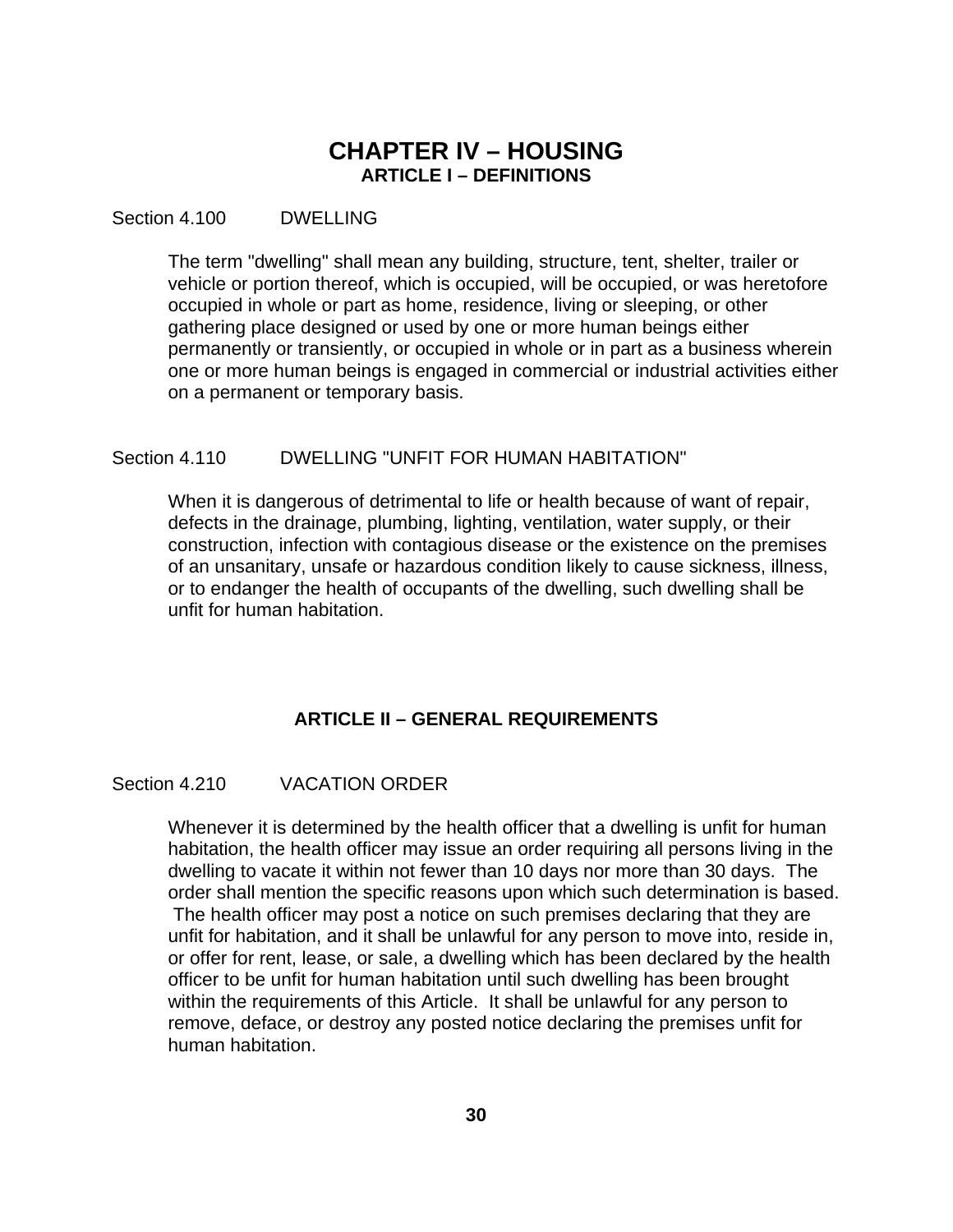#### Section 4.220 PUBLIC NUISANCE

 Whenever a sewage disposal facility or part thereof, a water supply or part thereof, or a dwelling is in violation of the Code or otherwise is determined unfit for human habitation, then such dwelling, structure, excavation, alteration, business pursuit or thing in or about a dwelling or its lot or the plumbing, sewage, drainage, light, ventilation, or condition of premises is unfit for human habitation shall be deemed a public nuisance, and subject to enforcement as provided herein or by law.

#### Section 4.230 HEALTH OFFICERS DUTY

 The health officer may order purified, cleaned, disinfected, renewed, altered, repaired, or improved any dwelling, excavation, building, structure, sewer, plumbing pipe, passage, premises, ground or thing in or about a dwelling or its lot, where such condition constitutes a hazard to the public health, safety or welfare. The health officer shall cause such orders to be served on the tenant and owner or his rental agent, but such order also may be served on any person who by contract has assumed the duty of doing the things which the order specifies. In event of non-compliance, the health officer shall within 10 days after such refusal institute appropriate legal action to enforce said order.

## **ARTICLE III – TATTOOING**

#### Section 4.310 DEFINITION

Tattooing is the creation of an indelible mark or figure upon the human body by insertion of pigment into or under the skin, or by the production of scars.

#### Section 4.320 GENERAL

License required – It shall be unlawful for any person to operate any practice, business, or occupation of tattooing within the jurisdiction of Benzie-Leelanau District Health Department, unless said person possesses a valid license then in force issued by the Health Officer.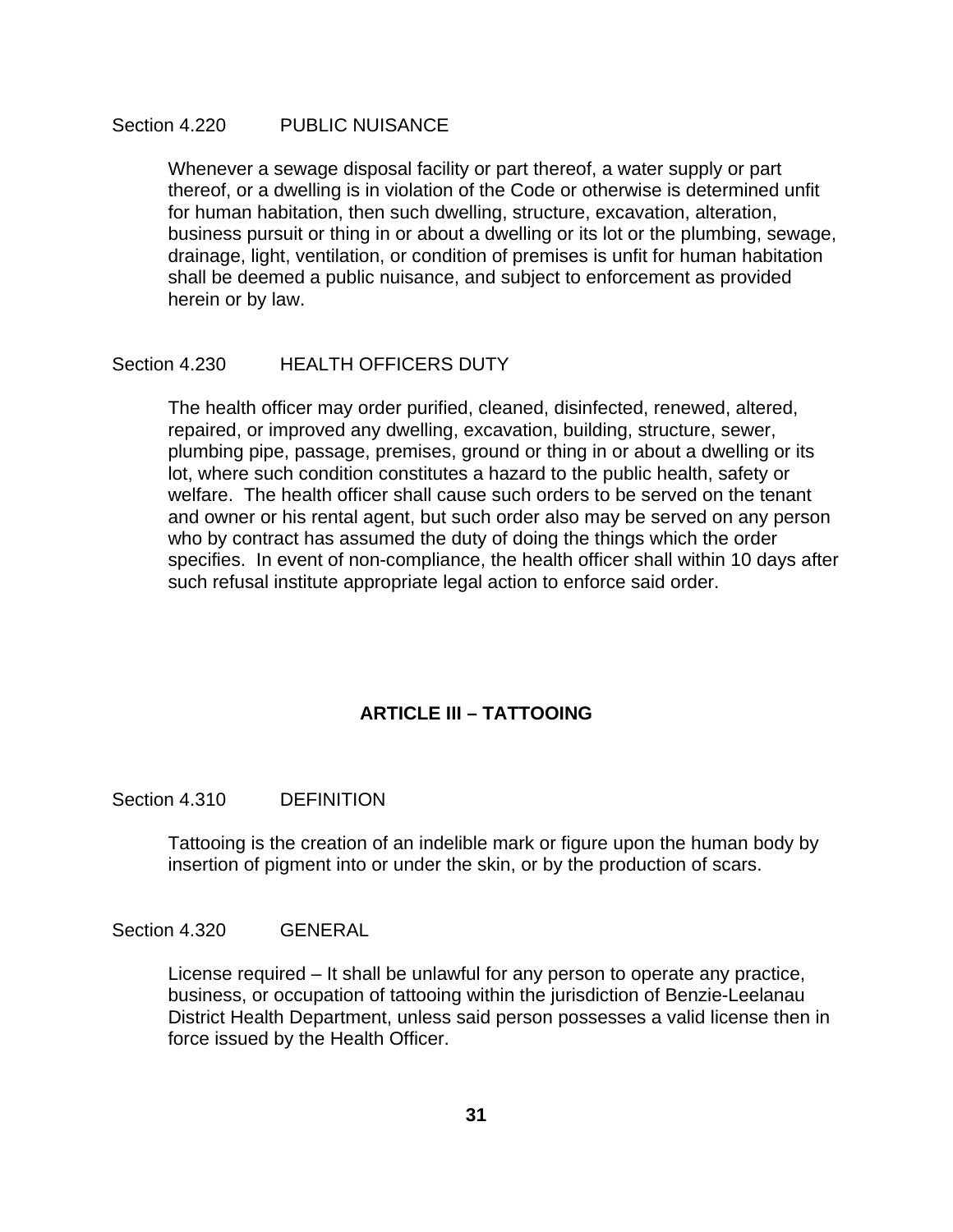#### Section 4.330 POWERS AND DUTIES OF THE HEALTH OFFICER

#### Section 4.331 GENERAL

The Health Officer shall have the authority to regulate the design, installation, operation and maintenance of any tattooing practice, business, or occupation under the jurisdiction of Benzie-Leelanau District Health Department.

#### Section 4.332 POWER TO ESTABLISH GUIDELINES

The Health Officer may establish guidelines or an internal policy concerning the interpretation of this ARTICLE by Benzie-Leelanau District Health Department personnel. Such guidelines or internal policy shall be subject to review and approval by the Board of Health.

#### Section 4.340 LICENSING PROCEDURES

## Section 4.341

A person shall comply with all applicable requirements of these Environmental Health Regulations for Benzie-Leelanau District Health Department in order to be entitled to receive and retain a license. A license shall not be transferable as to person or place. The license shall be placed in a conspicuous place in every establishment.

#### Section 4.342

Every license issued hereunder shall expire at midnight on December 31, following date of issuance, or as otherwise stated on the license. Any required license shall be deemed to be in effect as of the date of the Health Officer's approval of the application for same.

#### Section 4.343

Any person desiring to engage in the practice, business, or occupation of tattooing shall make written application for a license on forms provided by the Health Officer. Failure on the part of the applicant to fully complete the required application may be deemed cause for refusal to issue a license.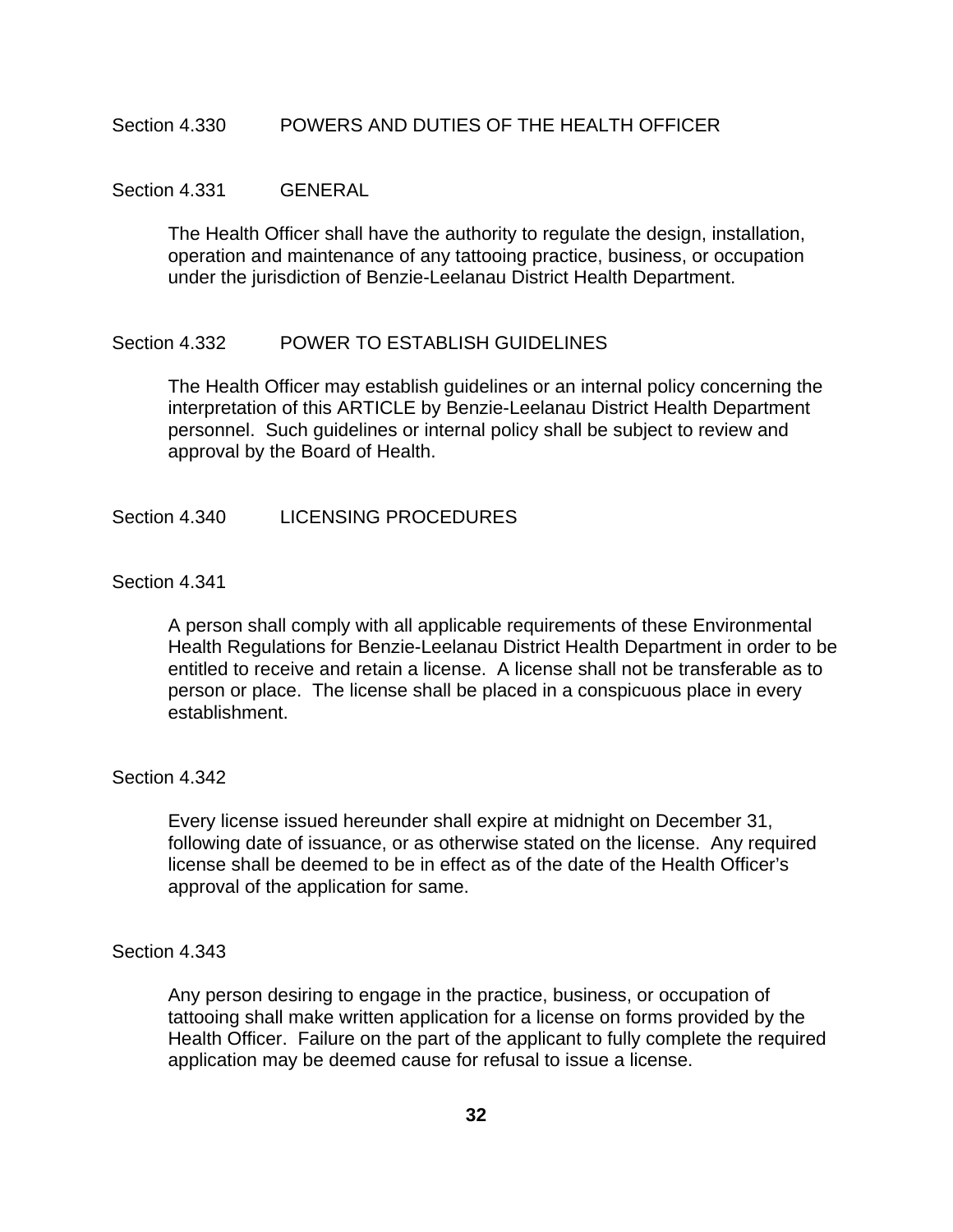### Section 4.344

Upon receipt of a properly completed application accompanied by the appropriate fee, established by the Board of Health of the Benzie-Leelanau District Health Department, the Health Officer shall make an inspection and shall determine compliance with the applicable provisions of the statutes and these Environmental Health Regulations for Benzie-Leelanau District Health Department. Upon confirmation that the applicable requirements have been satisfactorily met, a license shall be issued to the Applicant by the Health Officer. The Applicant may thereafter be referred to as "Licensee".

## Section 4.350 LICENSE ACTIONS

## Section 4.351 DENIAL OF LICENSE

If the Health Officer finds that a license application is incomplete or the issuance of a license, as requested in the application, will not comply with the requirements of these regulations, he shall issue a notice to the Applicant in writing that the license will not be issued, citing the deficiencies or non-complying items that constitute the reasons for not issuing the license. Until the Applicant has satisfactorily complied with the requirements of these regulations and the terms and conditions of the Notice, the Applicant shall be denied a license.

## Section 4.352 SUSPENSION OF LICENSE

Any license issued pursuant to the provisions of these regulations may be suspended by the Health Officer for failure of the Licensee to comply with the applicable requirements of said Regulations. Upon notification of such suspension the Licensee shall immediately cease operations.

## Section 4.360 INSPECTION OF TATTOOING PREMISES

The Health Officer shall have the authority to inspect every premise and location at which the practice of tattooing is being carried on within the jurisdiction of these Regulations and shall make as many inspections and reinspections as are deemed necessary for the enforcement of these regulations and applicable statutes.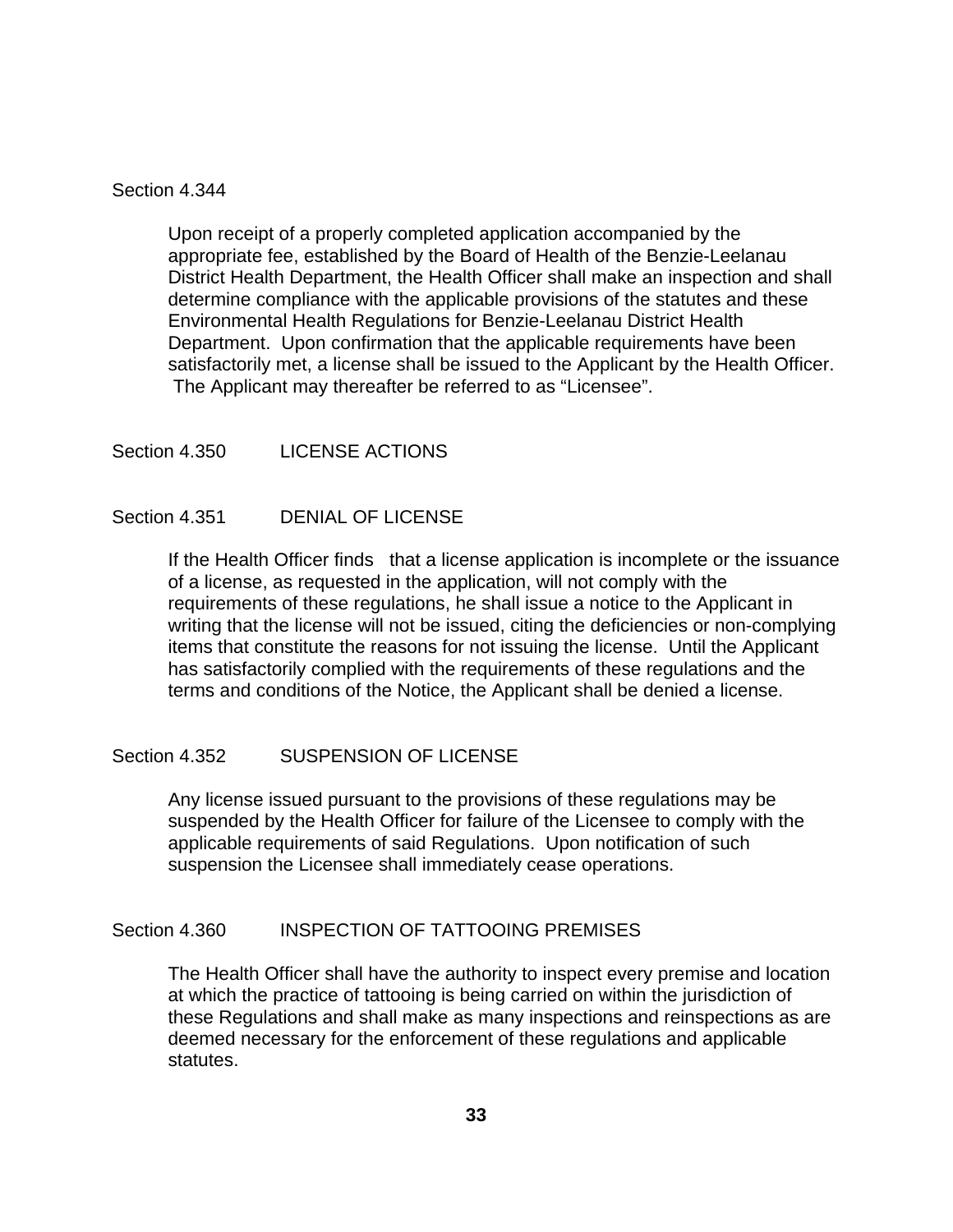## Section 4.370 NOTICE OF SUSPENSION OF LICENSE

Whenever, in the opinion of the Health Officer, continued operation of a tattooing practice, business, or occupation would create a substantial hazard to the public health, the Health Officer may issue a written notice to the Licensee or operator thereof, citing such conditions and stating that the license is immediately suspended and that all tattooing operations shall be discontinued at once. The Licensee shall immediately comply with the Notice of Immediate Discontinuance of Operation and there shall be no further tattooing until or unless the license shall have been reinstated.

## Section 4.380 REINSTATEMENT OF SUSPENDED LICENSES

Any person whose license has been suspended may, at any time, make a written application for reinstatement of the license. Such a written application shall include a statement signed by the applicant to the effect that, in the applicant's opinion, the conditions causing such suspension of the license have been corrected. Within reasonable time, not exceed ten working days following the receipt of such application, the Health Officer shall make a reinspection. If the Applicant is then in satisfactory compliance with these regulations and applicable statutes, the license shall be reinstated.

## Section 4.390 UNLAWFUL CONDITIONS OF TATTOOING PREMISES

Needles, dyes, inks and other materials or equipment used in tattooing shall be kept in a clean, sterile and non-toxic condition and the environment of the premises shall be such as to prevent transmission of etiologic agents. Violation of this provision is hereby declared detrimental to health and dangerous to human life and shall be considered a nuisance for purposes of Section of 4.22 of these Regulations.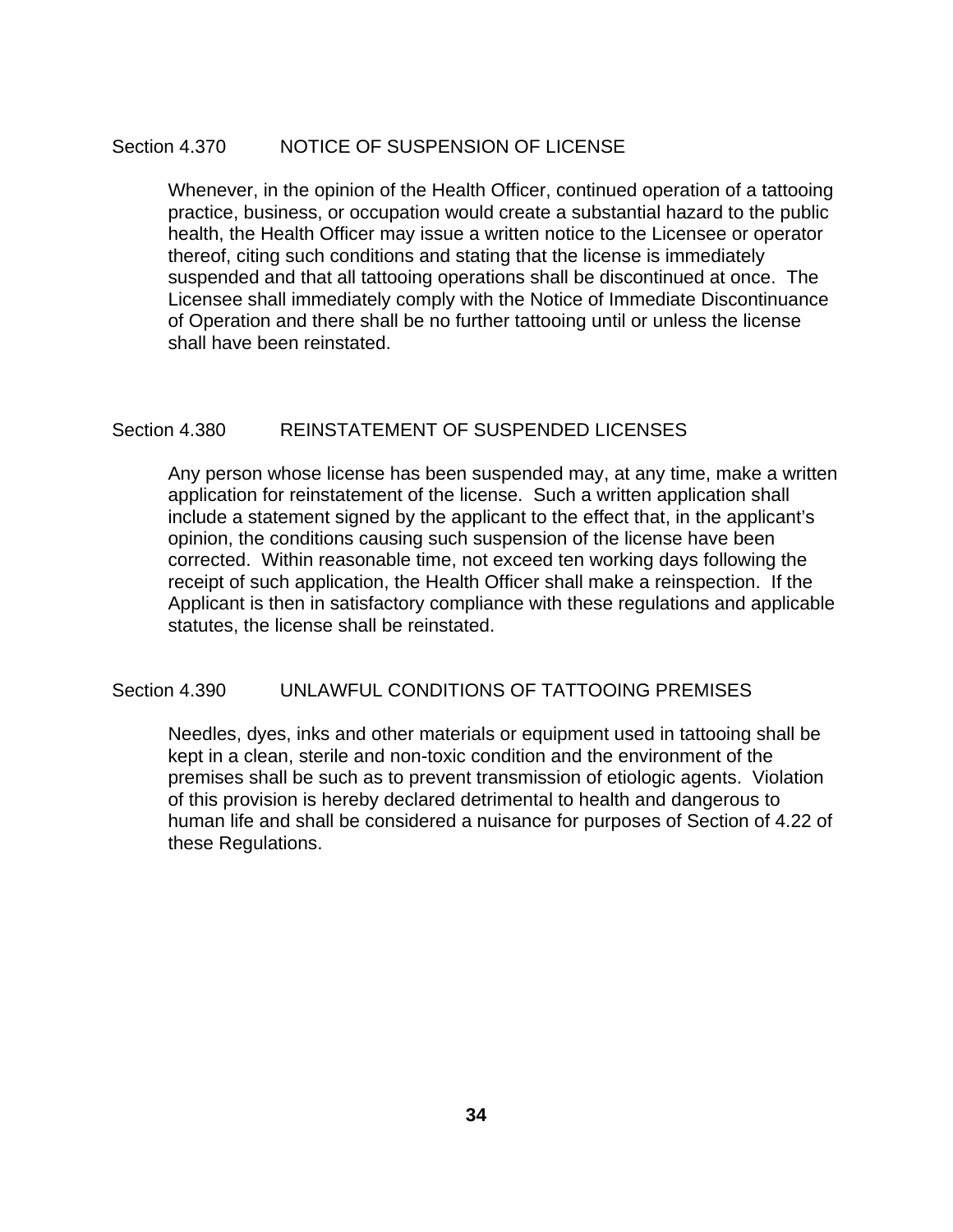# **CHAPTER V – CODE ENFORCEMENT**

## Section 5.100 VIOLATION OF THE CODE

 Upon receipt of information that there is a violation of the Code or its regulations the Board of Health, or the health officer or his/her designated representative may:

- A. Issue a Cease and Desist Order and suspend any permit, Certificate or other approval issued pursuant to this Code to the owner or other person violating this Article, and afford the owner or other interested person Notice and Opportunity for Hearing as provided in Sec. 5.19 of this Article;
- B. Request the prosecuting attorney in the County where the violation has occurred or is occurring to commence an action to enjoin the act or practice and obtain injunctive relief and abatement upon a showing that a person has violated, or is continuing to violate, any Article or provision of the Code in a manner that may become injurious to public health, safety or welfare. Upon approval of the Board of Health, the health officer may obtain the services of a special attorney to commence and prosecute such action for injunctive relief or abatement. The action authorized by this paragraph shall include all injunctive relief to restrain, prevent or correct a violation of law, rule or order which the health officer has a duty to enforce; or to restrain, prevent or correct any activity or condition which the health officer believes "adversely effects the public health" as authorized by 1978 PA 368, part 127; MCLA 333.1101 et seq.; MSA 14.15 et seq., or other law. In addition to injunctive or other relief as authorized herein, the health officer may seek costs of avoiding, correcting, removing or abating the violation requiring immediate response, including any other costs authorized by law in such action.

## Section 5.110 RESTRAINING ORDER

 Notwithstanding any other provision herein, if a health officer reasonably believes that any activity or condition in violation of this Code adversely affects the public health, then such health officer is authorized to seek to obtain an injunction to restrain, prevent or correct any such activity or condition and to assess the costs thereof, including the costs of coming upon the premises and correcting, abating, removing or remediating any such activity or condition in the event that the owner refuses to take such action on a reasonable request.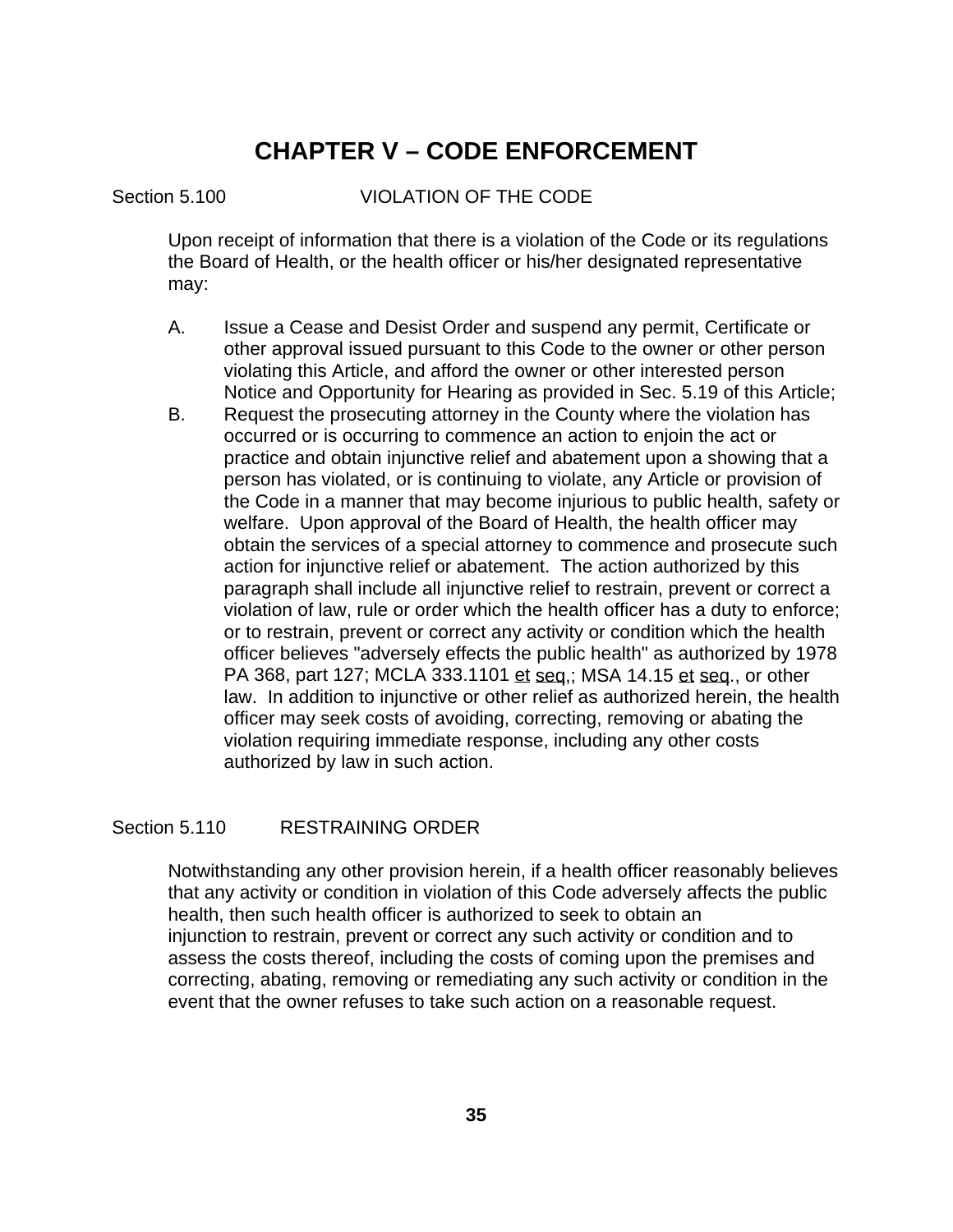## Section 5.120 CIVIL FINES OR PENALTY

 Any person who violates a provision of the Code, or makes a false statement or representation with respect to any material matter under this Code, should be liable for fines or civil penalties of not more than \$1,000.00. If a violation is of a continuing nature, then each day that a violation occurs shall be considered a separate offense and shall be subject to a separate fine or penalty for each such occurrence. Any person who violates a provision of this Code, or who makes a false statement under the Code, shall be subject to an assessment of costs for enforcement action authorized and required, including, but not limited to the cost of abatement, remediation, prevention of further violation, expert witness fees and actual attorney fees. Any enforcement action taken under this provision shall not constitute a waiver of any other claims or remedy of a health officer or the Health Department as provided for in this Code and Regulations, or other law.

#### Section 5.130 INJUNCTION

 Notwithstanding the existence of any other remedy, a health officer, without posting a bond, may maintain an injunction or equitable action to restrain, prevent or correct the violation of law, rule, or order which the health officer has the duty to enforce, or restrain, prevent or correct any activity or condition which the health officer reasonably believes adversely affects the public health. The costs of such action, including the costs of restraining, preventing or correcting such violation, and witness fees and attorney fees as authorized by law, shall be assessed against the defendant.

## Section 5.140 **ISSUANCE OF A CIVIL CITATION**

 If a local Health Department representative or health officer believes that a person is violating a provision of this code or an order issued pursuant to this code which the local Health Department has the authority and duty to enforce, the representative may issue a citation at that time or not later than ninety (90) days after discovery of the alleged violation. The citation shall be written and shall state with particularity the nature of the violation including reference to the section, rule, order or regulation believed to be, or have been, violated, the civil penalty established for such violation, if any, and a right to appeal the citation pursuant to Section 2462 of 1978 PA 368; MCLA 333.2462; MSA 14.15(2462); or 5.19 of this Code and its Regulations. The citation shall be delivered or sent by certified mail to the alleged violator. This provision is optional, and a decision by the health officer not to issue a citation shall not be construed to waive any other rights or remedies authorized by law or this Code.

A. The alleged violator may petition the local Health Department for a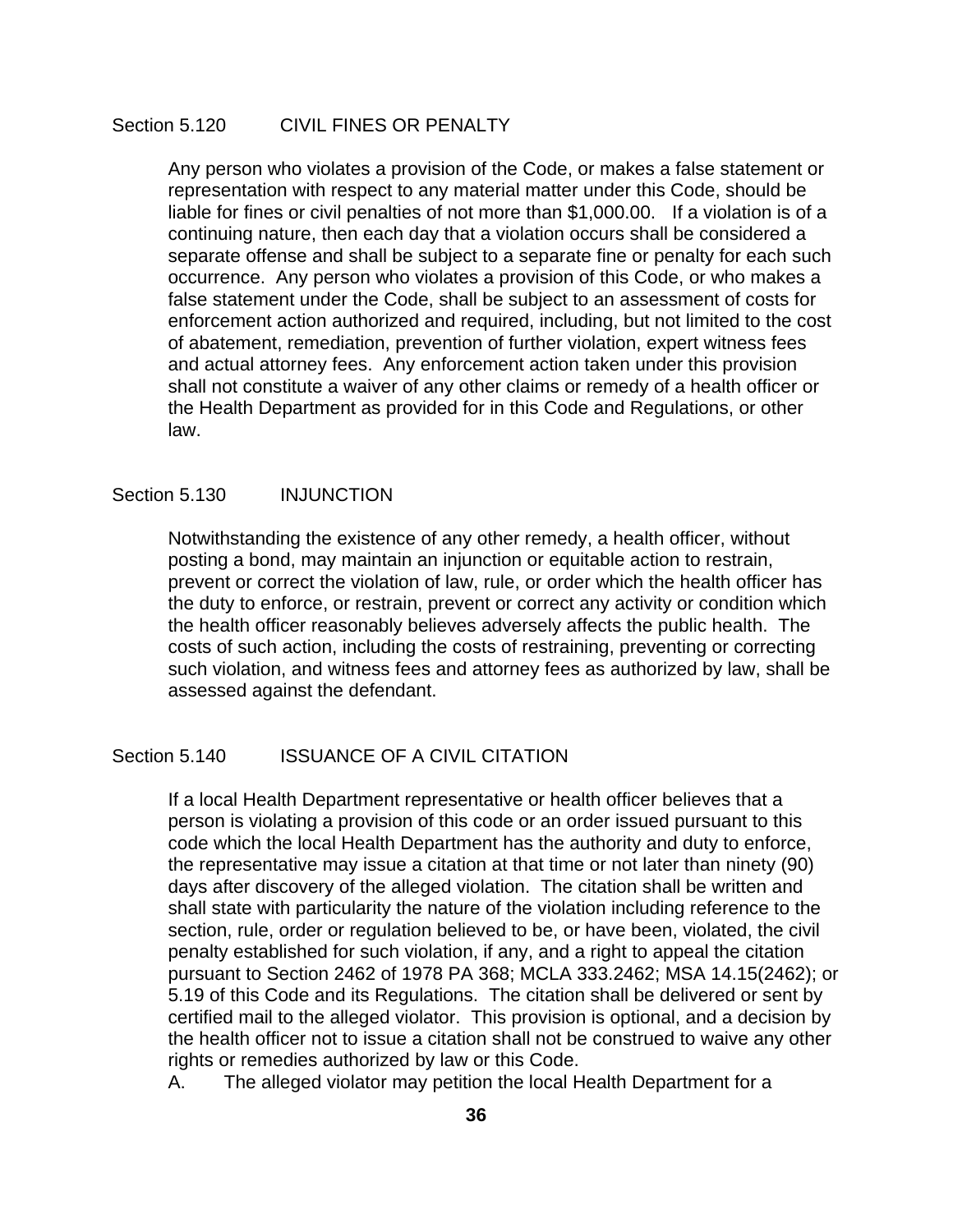Hearing not later than twenty (20) days after receipt of the citation, and the Hearing shall be held within thirty (30) days after receipt of the petition. The Administrative Hearing shall be conducted in accordance with Section 5.19 of this Code. After the Hearing, the health officer may affirm, dismiss or modify the citation. The decision of the local health officer shall be final, unless within sixty (60) days of the decision the Board of Health or its duly delegated committee grants review of this citation, and after such review, affirms, dismisses or modifies the citation.

- B. A person aggrieved by a final decision of the health officer or the Board of Health or its designated committee, may petition for review the Circuit Court of the county where the property or premises is located. In the event that the sewage disposal system or water supply crosses the boundaries of two counties, a petition for review may be filed not later than sixty (60) days following receipt of the final decision from the health officer, Board of Health or its designated committee, and not later than the time period provided by the Michigan Court Rules, as amended. The time periods for appeal shall begin to run the day after the date of such final decision.
- C. A civil penalty for violation pursuant to this Section shall be final if a petition for an Administrative Hearing or Review is not received by the Department or Board of Health within the time specified in this Section. In the event a civil penalty is not paid, the health officer is authorized to commence a civil action to collect the same in the County in which the violation occurred or the defendant resides, and such action shall be an addition to any other action authorized by law.
- D. In addition to the authority to issue and serve a civil citation as described above, the Health Officer or a designee of the Health Officer may issue or serve an appearance ticket pursuant to 1927 PA 175, Chapter 4; MCLA 764.9(a)-(g); MSA 28.868(1)-(7). The Sheriff's Department of the county in which the violation is alleged shall also have authority to issue or serve an appearance ticket pursuant to these regulations and applicable law.

#### Section 5.150 ASSESSMENT AGAINST THE PROPERTY

 If the owner or person violating a provision of this Code refuses on demand to pay such expenses incurred by the Department to abate, correct or remove a violation, unsanitary condition or nuisance under Section 5.151, the sum shall be assessed against the property and shall be collected and treated in the same manner as taxes assessed under the general tax laws of this State.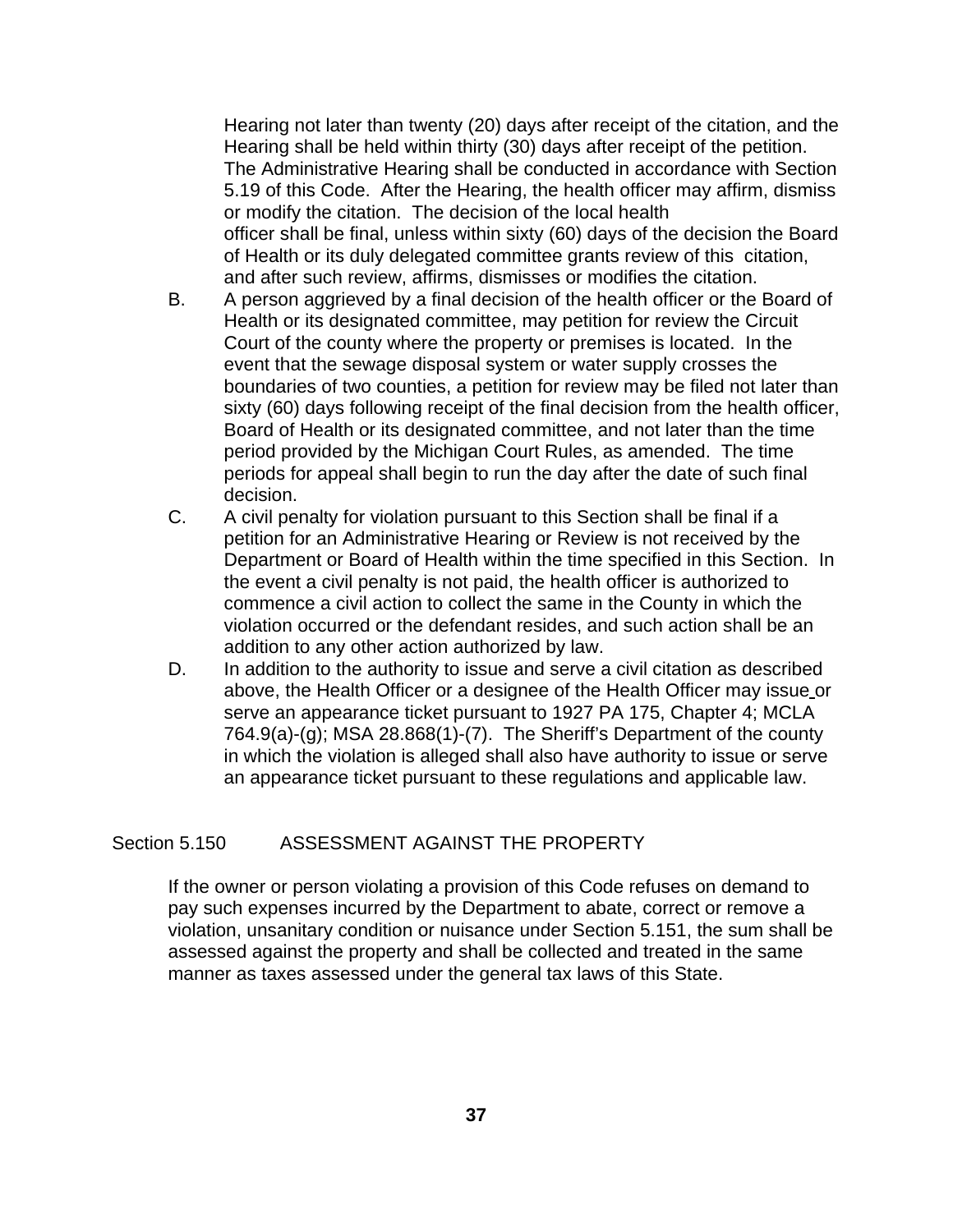### Section 5.151 REMOVAL OF A NUISANCE

 In the alternative, a health officer may petition a Circuit Court for removal of such nuisance, unsanitary condition or violation of this Code, and a Court, upon finding that a violation or nuisance may be injurious to the public health, may order the removal, abatement or destruction of the violation or nuisance at the expense of the defendant, and in such instance any order or bench warrant issued to the sheriff or other law enforcement officer may be fashioned to accomplish such purposes.

#### Section 5.160 **ISSUANCE OF A WARRANT**

 If an owner of the premises in which a condition causing nuisance, unsanitary condition or person violating the provision of this Code does not comply with an order to such owner or person to avoid, correct or remove such condition which the health officer has reason to believe exists, the health officer may cause such violation, nuisance or unsanitary condition to be removed and may seek a warrant for this purpose. In such event, the owner of the premise shall upon demand pay the reasonable expenses incurred. Warrants shall be based upon facts which establish a reasonable belief that such nuisance, unsanitary condition or violation exists.

## Section 5.170 INSPECTIONS AND INVESTIGATIONS

 To assure compliance with this Code and its regulations, the local Health Department or a health officer may inspect, investigate or authorize an inspection or investigation to be made of any matter, thing, premise, place, person, record, vehicle, incident or event where a health officer has reason to believe that noncompliance with the laws enforced by a state or a Health Department exists.

## Section 5.171 RIGHT TO OBTAIN SAMPLES

 An inspection, under Section 5.17, shall include the right to obtain samples where a health officer has reason to believe that there is a likelihood of contamination of surface water, ground water, water supply or other unsanitary conditions. Upon written notice, an owner or occupant of premises for which such inspection is sought shall provide a reasonable opportunity to a health officer or his/her designated representative. In the event an owner or occupant fails or refuses to provide such opportunity for inspection within ten (10) days of such written notice, a health officer shall have the right to petition a Circuit Court for an order enforcing this Section.

Section 5.190 HEARINGS AND APPEALS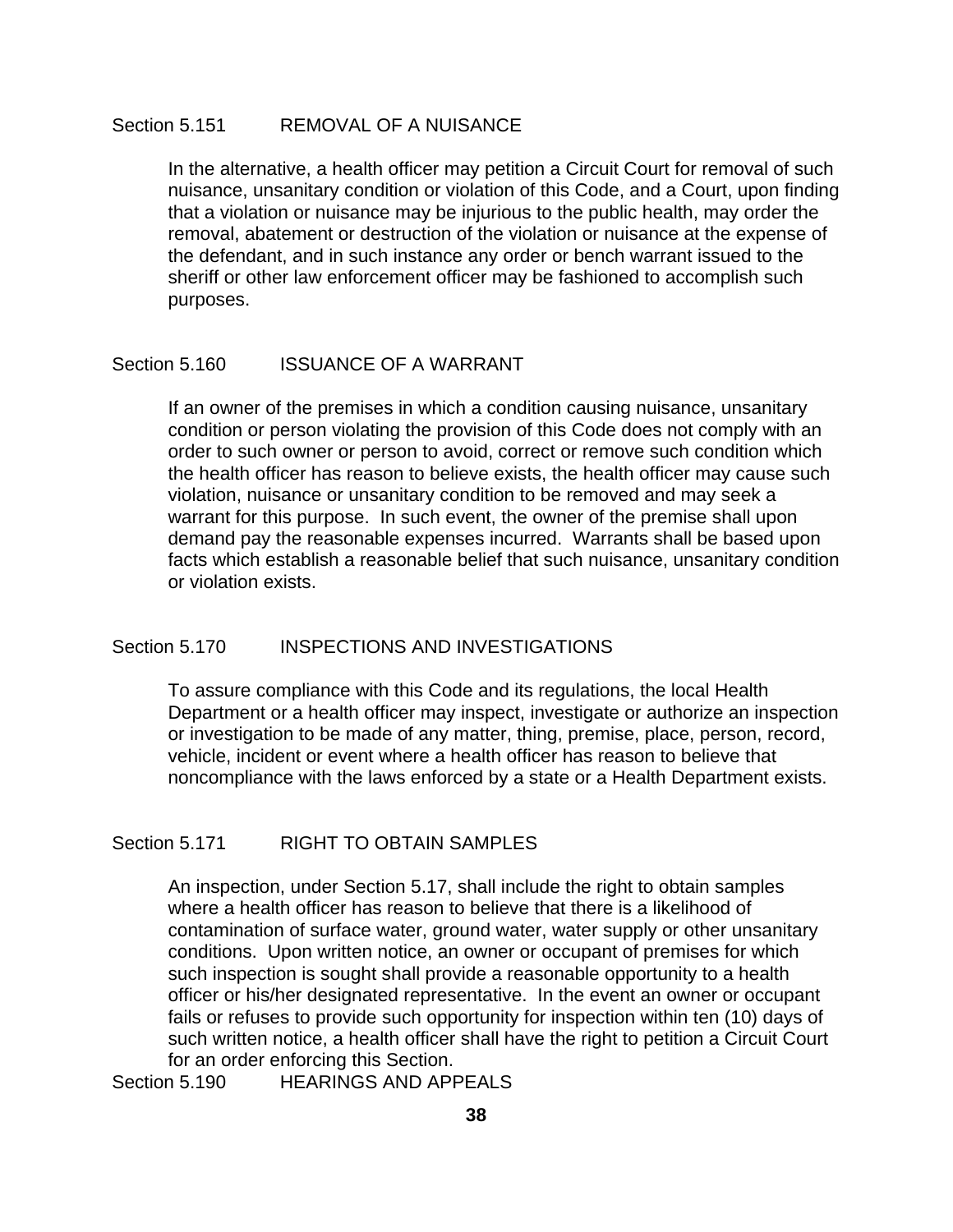In the event that an owner or interested person is adversely affected by any determination under this Code, the owner or such interested person may request in writing a Hearing before the Board of Health or its designated Committee within thirty (30) days of the date of such determination. Upon receipt of such request, the health officer shall issue a Notice of Hearing within fifteen (15) days of the receipt of the request, and a Hearing shall be held at the next regular meeting of the Board of Health, or its designated Committee, scheduled for such purposes; provided, that a Hearing shall be conducted not later than sixty (60) days from the date of Notice of Hearing. The Hearing shall be conducted with flexibility in regard to rules of evidence and because of the quasi-administrative nature of the proceeding, and the decision of affirming, reversing or modifying, any such determination shall be based upon a majority vote of the Board of Health or its designated committee, and based upon the whole record of testimony and exhibits received at the Hearing. A decision of the Board of Health or its designated committee shall state the reasons and grounds for such decision, and the decision shall be in writing, and a copy shall be furnished to the owner, any interested person, and the health officer. In reviewing a determination, the Board of Health shall not reverse or modify any decision of the health officer unless the owner or an interested person can show any of the following:

- a. that there is no feasible and prudent alternative site, method or corrective action; or
- b. that the sewage disposal system, if applicable, will not contaminate or pollute a water supply, potable ground water, surface water and/or adversely affect or endanger the public health.

 The determinations required under (a) and (b) shall be based upon facts presented at the hearing, the application, and any supporting documents.